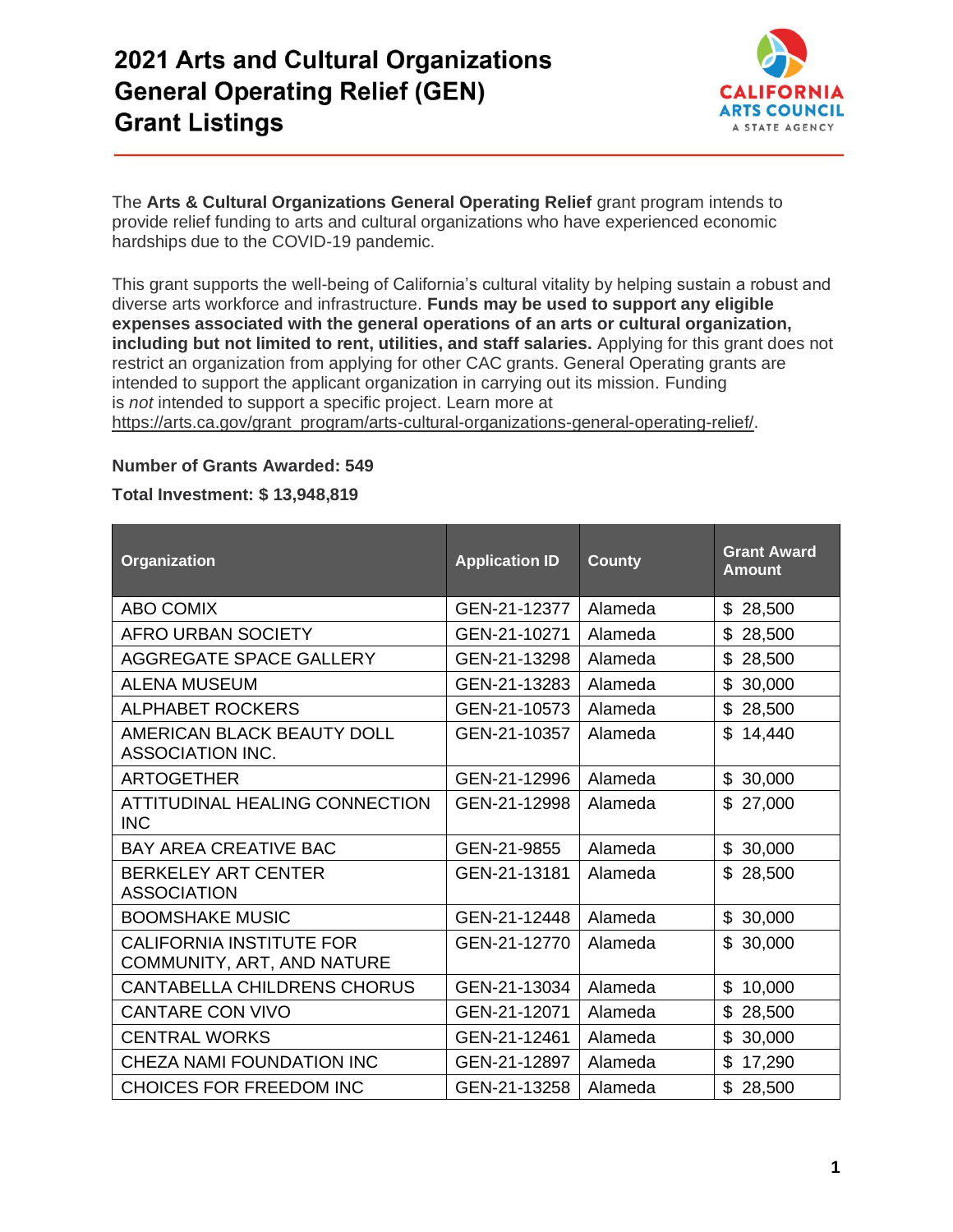

| <b>COMMUNITY INITIATIVES/HARMONY</b><br>PROJECT BAY AREA                   | GEN-21-10154           | Alameda | \$30,000                 |
|----------------------------------------------------------------------------|------------------------|---------|--------------------------|
| <b>DANCE ELIXIR</b>                                                        | GEN-21-13123           | Alameda | \$28,500                 |
| DIAMANO COURA WEST AFRICAN<br><b>DANCE CO</b>                              | GEN-21-10453           | Alameda | \$28,500                 |
| <b>DIMENSIONS DANCE THEATER</b><br><b>INCORPORATED</b>                     | GEN-21-12954           | Alameda | \$27,000                 |
| DOHEE LEE PURI ARTS                                                        | GEN-21-12483           | Alameda | \$28,500                 |
| <b>EAST BAY CENTER FOR THE</b><br>PRESERVATION OF CULTURAL ARTS            | GEN-21-12846           | Alameda | \$28,500                 |
| <b>EASTSIDE ARTS ALLIANCE</b>                                              | GEN-21-12929           | Alameda | \$27,000                 |
| <b>EXHIBIT ENVOY INC</b>                                                   | GEN-21-12347           | Alameda | \$28,500                 |
| FOUNDATION FOR THE FUTURE OF<br>LITERATURE AND LITERACY                    | GEN-21-13013           | Alameda | \$27,000                 |
| <b>FREMONT STAGE 1</b>                                                     | GEN-21-12976           | Alameda | $\mathfrak{S}$<br>28,500 |
| <b>FREMONT SYMPHONY ORCHESTRA</b>                                          | GEN-21-13278           | Alameda | \$28,500                 |
| <b>GAMELAN SEKAR JAYA</b>                                                  | GEN-21-12096           | Alameda | \$30,000                 |
| <b>HIGHER GLIFFS INC</b>                                                   | GEN-21-10300           | Alameda | \$<br>30,000             |
| IN LAK'ECH DANCE ACADEMY                                                   | GEN-21-13130           | Alameda | \$<br>28,500             |
| <b>INDIA BLOCK ARTS</b>                                                    | GEN-21-13302           | Alameda | \$<br>8,139              |
| <b>KITKA INC</b>                                                           | GEN-21-13043           | Alameda | \$<br>27,000             |
| LOWER BOTTOM PLAYAZ INC                                                    | GEN-21-12811           | Alameda | \$<br>30,000             |
| MISSION PEAK CHAMBER SINGERS<br><b>INC</b>                                 | GEN-21-10100           | Alameda | \$28,500                 |
| <b>MOZART YOUTH CAMERATA</b>                                               | GEN-21-11545           | Alameda | \$28,500                 |
| <b>MUSIC FOR MINORS II</b>                                                 | GEN-21-13160           | Alameda | \$<br>8,740              |
| MUSIC IS EXTRAORDINARY, INC DBA<br>OAKLAND PUBLIC CONSERVATORY<br>OF MUSIC | GEN-21-12333           | Alameda | \$30,000                 |
| MUSICALLY MINDED INC                                                       | GEN-21-13014   Alameda |         | \$28,500                 |
| <b>NEW ARTS FOUNDATION</b>                                                 | GEN-21-12899           | Alameda | \$11,400                 |
| <b>NORTH AMERICAN GUQIN</b><br><b>ASSOCIATION</b>                          | GEN-21-12548           | Alameda | \$24,200                 |
| OAKLAND YOUTH CHORUS                                                       | GEN-21-13038           | Alameda | \$30,000                 |
| OAKTOWN JAZZ WORKSHOP                                                      | GEN-21-12832           | Alameda | \$23,750                 |
| PACIFIC CHAMBER ORCHESTRA                                                  | GEN-21-11401           | Alameda | \$28,500                 |
| <b>PATELDANCEWORKS</b>                                                     | GEN-21-11950           | Alameda | $\mathbb{S}$<br>10,000   |
| PURPLE SILK MUSIC EDUCATION<br><b>FOUNDATION INC</b>                       | GEN-21-11911           | Alameda | \$28,500                 |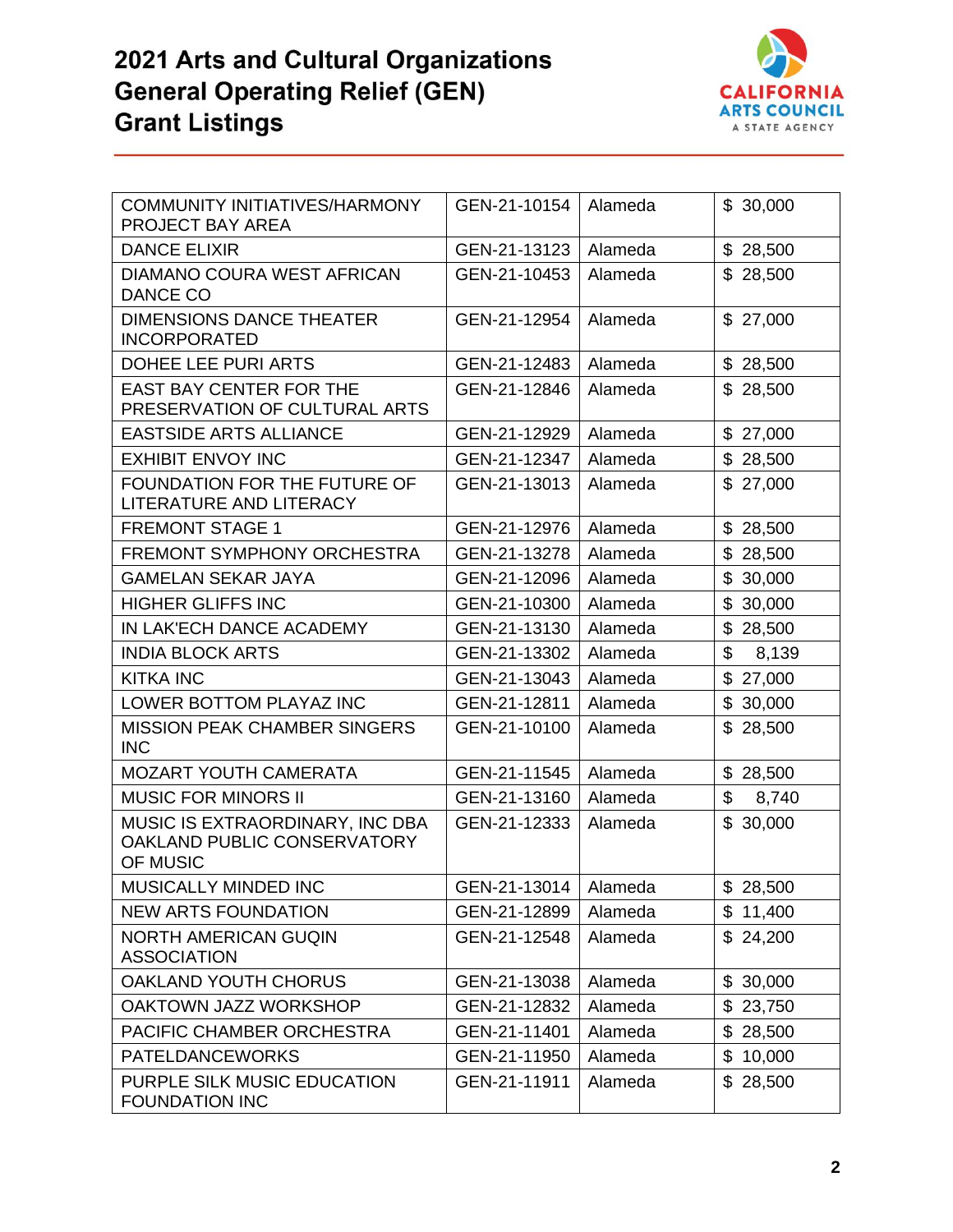

| <b>RE-PRESENT MEDIA</b>                                    | GEN-21-13198 | Alameda      | \$28,500 |
|------------------------------------------------------------|--------------|--------------|----------|
| SARAH WEBSTER FABIO CENTER<br><b>FOR SOCIAL JUSTICE</b>    | GEN-21-11397 | Alameda      | \$30,000 |
| <b>STORYCENTER</b>                                         | GEN-21-12769 | Alameda      | \$30,000 |
| THE BEAT BERKELEY PERFORMING<br><b>ARTS INC</b>            | GEN-21-12651 | Alameda      | \$28,500 |
| THE MAHEA UCHIYAMA CENTER OF<br><b>INTERNATIONAL DANCE</b> | GEN-21-13223 | Alameda      | \$28,500 |
| <b>THEATRE FIRST</b>                                       | GEN-21-13053 | Alameda      | \$28,500 |
| <b>THINGAMAJIGS</b>                                        | GEN-21-12715 | Alameda      | \$28,500 |
| TURN THE YOUTH AROUND                                      | GEN-21-11727 | Alameda      | \$23,750 |
| <b>WEST END ARTS AND</b><br><b>ENTERTAINMENT DISTRICT</b>  | GEN-21-12312 | Alameda      | \$11,400 |
| <b>CHICO ART CENTER</b>                                    | GEN-21-12348 | <b>Butte</b> | \$28,500 |
| <b>CONTRA COSTA COUNTY</b>                                 | GEN-21-10131 | Contra Costa | \$28,500 |
| <b>CREATE PEACE PROJECT</b>                                | GEN-21-12806 | Contra Costa | \$28,500 |
| <b>EAST BAY CENTER FOR THE</b><br>PERFORMING ARTS          | GEN-21-12246 | Contra Costa | \$28,500 |
| <b>GROWN WOMEN DANCE COLLECTIVE</b>                        | GEN-21-12868 | Contra Costa | \$30,000 |
| <b>LOS CENZONTLES MEXICAN ARTS</b><br><b>CENTER</b>        | GEN-21-13004 | Contra Costa | \$30,000 |
| MEDICAL CLOWN PROJECT                                      | GEN-21-12540 | Contra Costa | \$26,600 |
| THE QUINAN STREET PROJECT                                  | GEN-21-10029 | Contra Costa | \$28,500 |
| <b>VETERAN COMIC CON</b>                                   | GEN-21-11953 | Contra Costa | \$14,250 |
| DEL NORTE ASSOCIATION FOR<br><b>CULTURAL AWARENESS</b>     | GEN-21-11644 | Del Norte    | \$28,500 |
| ARTS AND CULTURE EL DORADO                                 | GEN-21-12836 | El Dorado    | \$30,000 |
| <b>CITY OF SELMA</b>                                       | GEN-21-12710 | Fresno       | \$28,500 |
| YOUTH ORCHESTRAS OF FRESNO                                 | GEN-21-12945 | Fresno       | \$28,500 |
| <b>CREATIVE SANCTUARY</b>                                  | GEN-21-13178 | Humboldt     | \$28,500 |
| <b>NCRT INC</b>                                            | GEN-21-9882  | Humboldt     | \$13,775 |
| <b>CITY OF CALEXICO</b>                                    | GEN-21-12527 | Imperial     | \$19,000 |
| <b>IMPERIAL VALLEY DESERT MUSEUM</b><br><b>SOCIETY INC</b> | GEN-21-11853 | Imperial     | \$28,500 |
| <b>BISHOP MURAL SOCIETY</b>                                | GEN-21-12855 | Inyo         | \$28,500 |
| <b>KERN DANCE ALLIANCE</b>                                 | GEN-21-12738 | Kern         | \$15,000 |
| HANFORD MULTICULTURAL THEATER<br><b>COMPANY</b>            | GEN-21-11577 | Kings        | \$30,000 |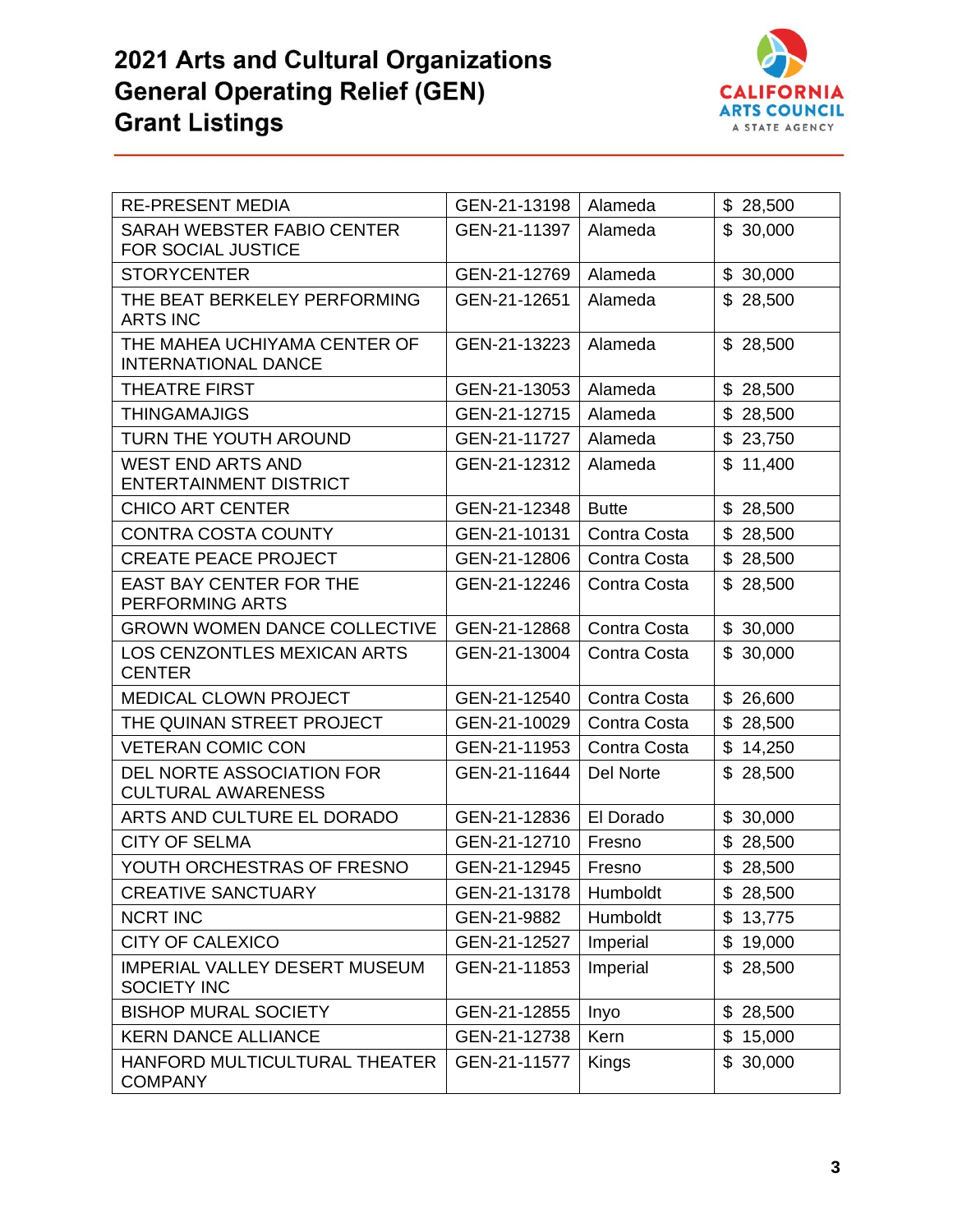

| KINGS REGIONAL TRADITIONAL FOLK<br><b>ARTS INC</b>                                                                             | GEN-21-12144 | Kings       | \$30,000                 |
|--------------------------------------------------------------------------------------------------------------------------------|--------------|-------------|--------------------------|
| <b>ECOARTS OF LAKE COUNTY</b>                                                                                                  | GEN-21-10233 | Lake        | $\mathfrak{S}$<br>28,500 |
| 11 11 A CREATIVE COLLECTIVE                                                                                                    | GEN-21-12517 | Los Angeles | \$<br>28,500             |
| <b>4C LAB</b>                                                                                                                  | GEN-21-13020 | Los Angeles | \$<br>30,000             |
| <b>ABOUT PRODUCTIONS</b>                                                                                                       | GEN-21-13017 | Los Angeles | \$<br>30,000             |
| ACADEMY OF MUSIC FOR THE BLIND                                                                                                 | GEN-21-13012 | Los Angeles | \$<br>28,500             |
| <b>ACADEMY OF SPECIAL DREAMS</b><br><b>FOUNDATION</b>                                                                          | GEN-21-10664 | Los Angeles | 14,250<br>\$             |
| ACME PERFORMANCE GROUP INC                                                                                                     | GEN-21-12082 | Los Angeles | \$30,000                 |
| <b>ACTIVE CULTURES</b>                                                                                                         | GEN-21-10485 | Los Angeles | \$<br>30,000             |
| <b>ACTORS GANG INC</b>                                                                                                         | GEN-21-12385 | Los Angeles | $\mathfrak{S}$<br>28,500 |
| <b>ALTERNATIVE FIELD</b>                                                                                                       | GEN-21-13051 | Los Angeles | \$<br>11,400             |
| AMERICAN MUSEUM OF CERAMIC<br><b>ART</b>                                                                                       | GEN-21-12766 | Los Angeles | \$<br>27,000             |
| ANGELICA CENTER FOR ARTS AND<br><b>MUSIC</b>                                                                                   | GEN-21-12329 | Los Angeles | \$30,000                 |
| ARMORY CENTER FOR THE ARTS                                                                                                     | GEN-21-12076 | Los Angeles | \$30,000                 |
| <b>ARROYO ARTS COLLECTIVE</b>                                                                                                  | GEN-21-12383 | Los Angeles | \$<br>13,300             |
| ARTES VOCALES INC                                                                                                              | GEN-21-12815 | Los Angeles | \$<br>28,500             |
| <b>ART-IN-THE-PARK COMMUNITY</b><br><b>CULTURAL PROGRAMS</b>                                                                   | GEN-21-12515 | Los Angeles | \$<br>28,500             |
| ARTS BRIDGING THE GAP                                                                                                          | GEN-21-12417 | Los Angeles | \$24,000                 |
| ARTS DISTRICT SAN PEDRO<br><b>WATERFRONT</b>                                                                                   | GEN-21-12062 | Los Angeles | \$28,500                 |
| ASOCIACION CULTURAL DE SOUTH<br>BAY OF GREATER LOS ANGELES                                                                     | GEN-21-12264 | Los Angeles | \$28,500                 |
| <b>ASSOCIATION FOR THE</b><br>ADVANCEMENT OF FILIPINO<br>AMERICAN ARTS & CULTURE<br><b>FESTIVAL OF PHIL ARTS &amp; CULTURE</b> | GEN-21-13230 | Los Angeles | \$28,500                 |
| <b>AWOKE</b>                                                                                                                   | GEN-21-12425 | Los Angeles | \$30,000                 |
| <b>B. DUNN MOVEMENT/DANCE AND</b><br>THEATRE COMPANY                                                                           | GEN-21-12579 | Los Angeles | \$28,500                 |
| <b>BALKAN CULTURAL CENTER</b>                                                                                                  | GEN-21-12920 | Los Angeles | \$<br>28,500             |
| BEYOND BAROQUE FOUNDATION                                                                                                      | GEN-21-13209 | Los Angeles | \$<br>30,000             |
| <b>BLANK THEATRE COMPANY</b>                                                                                                   | GEN-21-12986 | Los Angeles | 28,500<br>\$             |
| <b>BODY WEATHER LABORATORY</b>                                                                                                 | GEN-21-11034 | Los Angeles | \$<br>19,432             |
| BODYART DANCE CORPORATION                                                                                                      | GEN-21-10369 | Los Angeles | \$<br>28,500             |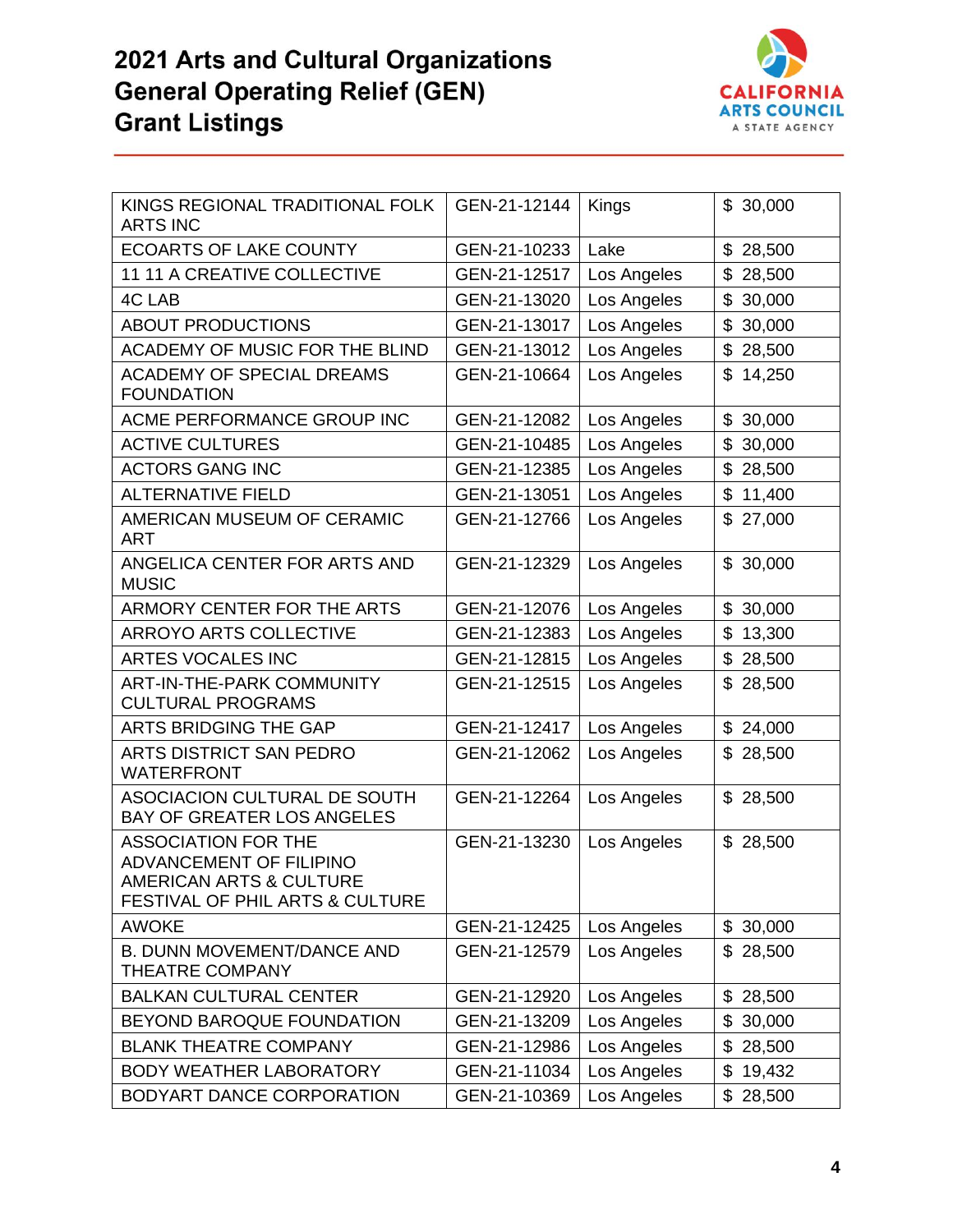

| <b>BUDDING ARTISTS</b>                                   | GEN-21-11650 | Los Angeles | \$<br>21,898 |
|----------------------------------------------------------|--------------|-------------|--------------|
| <b>CALIFORNIA LGBT ARTS ALLIANCE</b>                     | GEN-21-10198 | Los Angeles | \$<br>17,100 |
| <b>CASA 0101 INC</b>                                     | GEN-21-12557 | Los Angeles | \$<br>30,000 |
| <b>CELEBRATION PRODUCTIONS</b><br><b>CORPORATION</b>     | GEN-21-11345 | Los Angeles | 28,500<br>\$ |
| <b>CHIMAERA PROJECT</b>                                  | GEN-21-11454 | Los Angeles | 30,000<br>\$ |
| <b>CLOCKSHOP</b>                                         | GEN-21-12287 | Los Angeles | \$<br>28,500 |
| <b>COAXIAL ARTS FOUNDATION</b>                           | GEN-21-12779 | Los Angeles | \$<br>28,500 |
| <b>COMMUNITY LITERATURE INITIATIVE</b>                   | GEN-21-12817 | Los Angeles | \$<br>28,500 |
| <b>COMPTON ARTS COUNCIL</b>                              | GEN-21-13186 | Los Angeles | \$<br>28,500 |
| <b>CORNERSTONE THEATER COMPANY</b><br><b>INC</b>         | GEN-21-11980 | Los Angeles | 30,000<br>\$ |
| CRE OUTREACH FOUNDATION INC                              | GEN-21-12966 | Los Angeles | \$<br>30,000 |
| <b>CREATE NOW INC</b>                                    | GEN-21-13211 | Los Angeles | \$<br>28,500 |
| CRITICAL MASS DANCE COMPANY                              | GEN-21-11960 | Los Angeles | \$<br>28,500 |
| DANCESSENCE INC                                          | GEN-21-10906 | Los Angeles | \$<br>28,500 |
| DEAF WEST THEATRE COMPANY INC                            | GEN-21-12866 | Los Angeles | \$<br>30,000 |
| <b>DELIRIUM MUSICUM</b>                                  | GEN-21-10190 | Los Angeles | \$<br>28,500 |
| DREAM A WORLD EDUCATION                                  | GEN-21-12988 | Los Angeles | 27,000<br>\$ |
| <b>DSTL ARTS</b>                                         | GEN-21-12791 | Los Angeles | \$<br>28,500 |
| <b>ELEMENTAL STRINGS</b>                                 | GEN-21-12772 | Los Angeles | \$<br>27,000 |
| ELYSIAN VALLEY ARTS COLLECTIVE                           | GEN-21-12913 | Los Angeles | \$<br>19,000 |
| <b>ENRICHMENT WORKS</b>                                  | GEN-21-12829 | Los Angeles | \$<br>28,500 |
| <b>ENSEMBLE STUDIO THEATRE THE L A</b><br><b>PROJECT</b> | GEN-21-13264 | Los Angeles | \$<br>28,500 |
| <b>EQUITABLE VITRINES</b>                                | GEN-21-11815 | Los Angeles | \$<br>14,250 |
| FESTIVAL OF NEW AMERICAN<br>MUSICAL THEATER FOUNDATION   | GEN-21-11214 | Los Angeles | \$<br>8,584  |
| FILIPINO AMERICAN SYMPHONY<br><b>ORCHESTRA</b>           | GEN-21-10291 | Los Angeles | \$28,500     |
| FREEDOM BAND FOUNDATION OF<br><b>LOS ANGELES</b>         | GEN-21-12450 | Los Angeles | \$<br>5,534  |
| <b>GRAND PERFORMANCES</b>                                | GEN-21-13096 | Los Angeles | \$<br>27,000 |
| <b>GREAT LEAP INCORPORATED</b>                           | GEN-21-11513 | Los Angeles | \$<br>28,500 |
| <b>GREEN COMMUNICATIONS INITIATIVE</b>                   | GEN-21-12667 | Los Angeles | \$<br>28,500 |
| <b>GREENLY ART SPACE</b>                                 | GEN-21-12507 | Los Angeles | \$<br>16,625 |
| <b>GREENWAY ARTS ALLIANCE</b>                            | GEN-21-13006 | Los Angeles | \$<br>28,500 |
| <b>GRUPO DE TEATRO SINERGIA-SINER</b>                    | GEN-21-13105 | Los Angeles | \$<br>28,500 |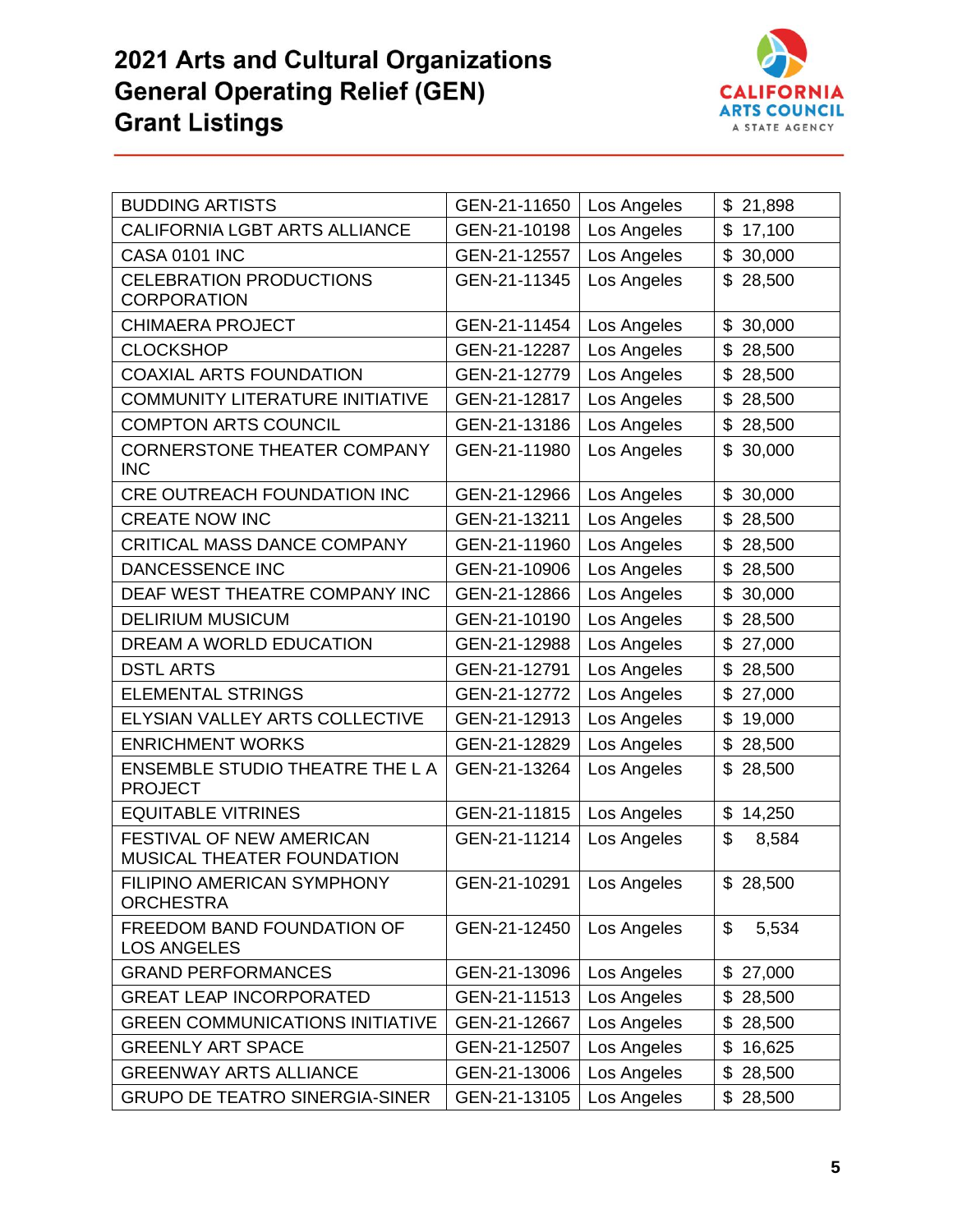

| <b>GYOPO</b>                                                  | GEN-21-13193 | Los Angeles | \$<br>14,250                    |
|---------------------------------------------------------------|--------------|-------------|---------------------------------|
| <b>HARRY BRIDGES PROJECT</b>                                  | GEN-21-12877 | Los Angeles | \$<br>12,350                    |
| <b>HELIX COLLECTIVE</b>                                       | GEN-21-12516 | Los Angeles | \$<br>9,500                     |
| <b>HIGHWAYS INC</b>                                           | GEN-21-12700 | Los Angeles | \$<br>28,500                    |
| <b>HOLLYWOOD HEART</b>                                        | GEN-21-10445 | Los Angeles | \$<br>30,000                    |
| <b>HOMELA</b>                                                 | GEN-21-12697 | Los Angeles | 28,500<br>\$                    |
| HUMAN RESOURCES LA INC                                        | GEN-21-12421 | Los Angeles | \$<br>28,500                    |
| <b>INCA THE PERUVIAN MUSIC &amp; DANCE</b><br><b>ENSEMBLE</b> | GEN-21-11691 | Los Angeles | \$<br>11,400                    |
| <b>INDEPENDENT OPERA COMPANY</b>                              | GEN-21-11059 | Los Angeles | \$<br>4,750                     |
| <b>INFINITE FLOW - A WHEELCHAIR</b><br><b>DANCE COMPANY</b>   | GEN-21-12839 | Los Angeles | \$<br>30,000                    |
| <b>INNER-CITY ARTS</b>                                        | GEN-21-13231 | Los Angeles | \$<br>30,000                    |
| <b>INNERCITY PERFORMING ARTS</b>                              | GEN-21-10431 | Los Angeles | \$<br>15,010                    |
| <b>JAZZ ANGEL INC</b>                                         | GEN-21-12302 | Los Angeles | \$<br>16,950                    |
| JC CULTURE FOUNDATION                                         | GEN-21-10094 | Los Angeles | \$<br>9,975                     |
| <b>JEWEL BOX CHILDREN S THEATER</b><br><b>COMPANY</b>         | GEN-21-13215 | Los Angeles | \$<br>23,750                    |
| <b>JUNIOR HIGH INCORPORATED</b>                               | GEN-21-10098 | Los Angeles | 28,500<br>\$                    |
| <b>JUSTICE FOR MY SISTER</b><br><b>COLLECTIVE</b>             | GEN-21-12993 | Los Angeles | \$<br>30,000                    |
| KADIMA CONSERVATORY OF MUSIC<br><b>INC</b>                    | GEN-21-11233 | Los Angeles | \$<br>28,500                    |
| <b>KESHET CHAIM DANCERS</b>                                   | GEN-21-10841 | Los Angeles | \$<br>28,500                    |
| KIDS IN THE SPOTLIGHT INC                                     | GEN-21-10887 | Los Angeles | \$<br>28,500                    |
| KIDSPACE A PARTICIPATORY<br><b>MUSEUM</b>                     | GEN-21-12990 | Los Angeles | 30,000<br>\$                    |
| KINGS AND CLOWNS INC                                          | GEN-21-9986  | Los Angeles | $\boldsymbol{\mathsf{S}}$<br>26 |
| KONTRAPUNKTUS NEO-BAROQUE<br>CHAMBER ORCHESTRA                | GEN-21-10189 | Los Angeles | \$28,500                        |
| L A ARTCORE CENTER                                            | GEN-21-12949 | Los Angeles | 28,500<br>\$                    |
| <b>LA FREEWAVES</b>                                           | GEN-21-12296 | Los Angeles | 28,500<br>\$                    |
| L A RIVER PUBLIC ART PROJECT                                  | GEN-21-11941 | Los Angeles | \$<br>28,500                    |
| <b>LAITY THEATER COMPANY</b>                                  | GEN-21-11373 | Los Angeles | \$<br>30,000                    |
| LANCASTER MUSEUM AND PUBLIC<br><b>ART FOUNDATION</b>          | GEN-21-12615 | Los Angeles | 30,000<br>\$                    |
| <b>LATINAS ART FOUNDATION</b>                                 | GEN-21-10700 | Los Angeles | \$<br>5,610                     |
| <b>LEELA INSTITUTE</b>                                        | GEN-21-10535 | Los Angeles | 28,500<br>\$                    |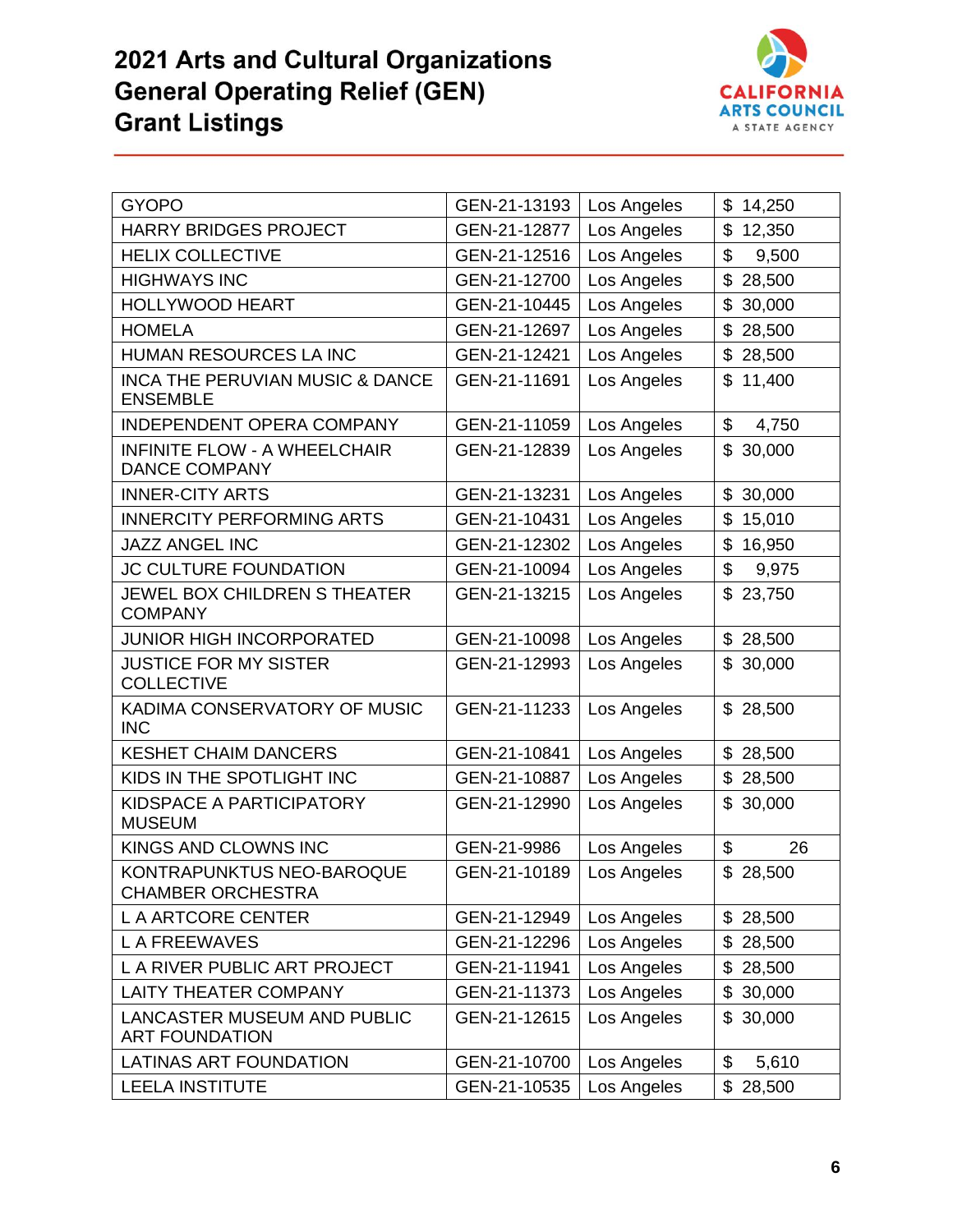

| <b>LIGHT BRINGER PROJECT</b>                                 | GEN-21-10295 | Los Angeles | \$<br>28,500 |
|--------------------------------------------------------------|--------------|-------------|--------------|
| LONG BEACH YOUTH CHORUS                                      | GEN-21-10165 | Los Angeles | \$<br>5,000  |
| <b>LOOK WHAT SHE DID</b>                                     | GEN-21-13238 | Los Angeles | \$<br>28,500 |
| <b>LOS ANGELES ARTIST CENSUS</b>                             | GEN-21-12260 | Los Angeles | \$<br>28,500 |
| <b>LOS ANGELES CHOREOGRAPHERS</b><br>AND DANCERS INC         | GEN-21-12250 | Los Angeles | \$<br>28,500 |
| LOS ANGELES CONTEMPORARY<br><b>ARCHIVE</b>                   | GEN-21-11949 | Los Angeles | 28,500<br>\$ |
| LOS ANGELES DRAMA CLUB INC                                   | GEN-21-10914 | Los Angeles | \$<br>28,500 |
| LOS ANGELES JAZZ SOCIETY                                     | GEN-21-12673 | Los Angeles | 28,500<br>\$ |
| <b>LOS ANGELES POVERTY</b><br><b>DEPARTMENT</b>              | GEN-21-12376 | Los Angeles | \$<br>30,000 |
| LOS ANGELES UNITED METHODIST<br>MUSEUM OF SOCIAL JUSTICE     | GEN-21-13146 | Los Angeles | \$<br>28,500 |
| LOS ANGELES WOMENS THEATRE<br><b>FESTIVAL</b>                | GEN-21-12308 | Los Angeles | \$<br>18,525 |
| LOWER DEPTH THEATRE ENSEMBLE                                 | GEN-21-12554 | Los Angeles | 30,000<br>\$ |
| <b>MAK CENTER FOR ART AND</b><br><b>ARCHITECTURE</b>         | GEN-21-13148 | Los Angeles | \$<br>27,000 |
| <b>MAKOTO TAIKO</b>                                          | GEN-21-12873 | Los Angeles | \$<br>28,500 |
| <b>MAQUEOS MUSIC</b>                                         | GEN-21-11560 | Los Angeles | \$<br>28,500 |
| MASHUP CONTEMPORARY DANCE<br><b>COMPANY</b>                  | GEN-21-12488 | Los Angeles | \$<br>28,500 |
| <b>MILLION LITTLE</b>                                        | GEN-21-13081 | Los Angeles | 30,000<br>\$ |
| <b>MUSIC AND KIDS A CALIFORNIA</b><br>NON PROFIT CORPORATION | GEN-21-10362 | Los Angeles | \$<br>28,500 |
| <b>MUSICAL THEATRE GUILD</b>                                 | GEN-21-11213 | Los Angeles | \$<br>7,125  |
| MUSICIANS AT PLAY FOUNDATION<br><b>INC</b>                   | GEN-21-10842 | Los Angeles | \$<br>30,000 |
| MUSIQUE SUR LA MER ORCHESTRAS<br><b>INC</b>                  | GEN-21-13069 | Los Angeles | \$<br>9,500  |
| <b>NAVEL LA CO</b>                                           | GEN-21-11101 | Los Angeles | \$<br>28,500 |
| NEIGHBORHOOD MUSIC SCHOOL<br><b>ASSOCIATION</b>              | GEN-21-12398 | Los Angeles | 28,500<br>\$ |
| <b>NEW MUSICALS INC</b>                                      | GEN-21-12876 | Los Angeles | \$<br>30,000 |
| <b>NO EASY PROPS INC</b>                                     | GEN-21-13192 | Los Angeles | 30,000<br>\$ |
| <b>NOW BE HERE</b>                                           | GEN-21-12750 | Los Angeles | 12,000<br>\$ |
| NUEVA VISION COMMUNITY SCHOOL                                | GEN-21-12300 | Los Angeles | 30,000<br>\$ |
| ONE ARCHIVES FOUNDATION                                      | GEN-21-12828 | Los Angeles | 27,000<br>\$ |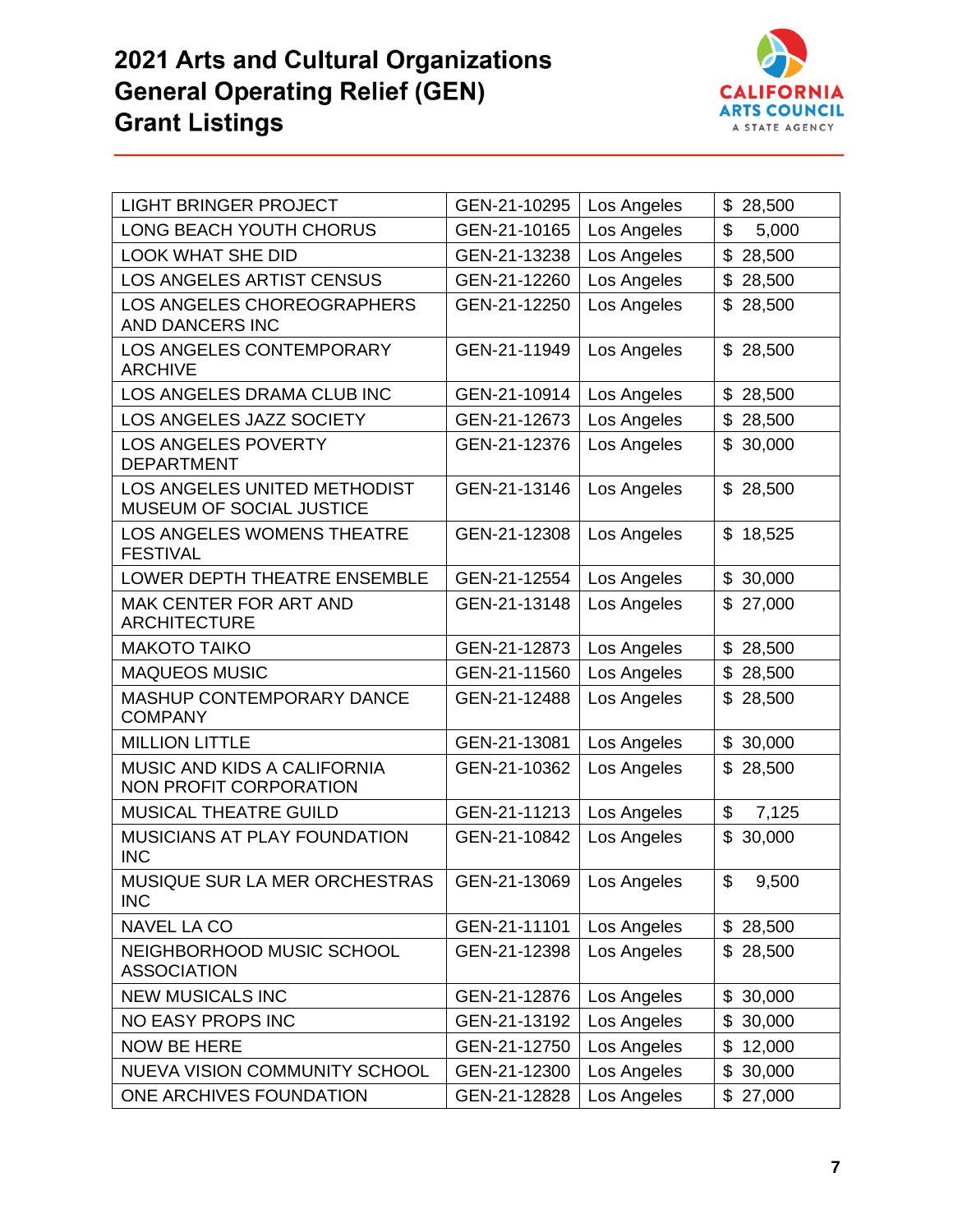

| OPHELIAS JUMP PRODUCTIONS A<br><b>CALIFORNIA PUBLIC BENEFIT</b><br><b>CORPORAT</b> | GEN-21-10288 | Los Angeles | \$30,000     |
|------------------------------------------------------------------------------------|--------------|-------------|--------------|
| OUTKAST DANCE COMPANY INC                                                          | GEN-21-10126 | Los Angeles | \$<br>25,000 |
| P S ARTS                                                                           | GEN-21-12331 | Los Angeles | \$<br>28,500 |
| PACIFIC RESIDENT THEATRE<br><b>ENSEMBLE</b>                                        | GEN-21-13167 | Los Angeles | \$<br>27,000 |
| PASADENA PRO MUSICA                                                                | GEN-21-12102 | Los Angeles | \$<br>9,500  |
| PERFORMING ARTS FOR LIFE AND<br><b>EDUCATION FOUNDATION</b>                        | GEN-21-10245 | Los Angeles | \$<br>30,000 |
| <b>PIETER</b>                                                                      | GEN-21-12187 | Los Angeles | 28,500<br>\$ |
| PLAZA DE LA RAZA INC                                                               | GEN-21-12958 | Los Angeles | \$<br>27,000 |
| PONY BOX DANCE THEATRE                                                             | GEN-21-12755 | Los Angeles | \$<br>28,500 |
| PRISM COMICS INC                                                                   | GEN-21-12777 | Los Angeles | \$<br>11,400 |
| PUBLIC CORPORATION FOR THE<br>ARTS OF THE CITY OF LONG BEACH                       | GEN-21-12216 | Los Angeles | \$<br>30,000 |
| RAZORCAKE-GORSKY INC                                                               | GEN-21-10018 | Los Angeles | 28,500<br>\$ |
| <b>REGIONAL ORGANIZATION OF</b><br><b>OAXACA</b>                                   | GEN-21-12238 | Los Angeles | \$<br>28,500 |
| REMAINDERS CREATIVE REUSE INC                                                      | GEN-21-11114 | Los Angeles | \$<br>28,500 |
| RHYTHM ARTS ALLIANCE                                                               | GEN-21-10493 | Los Angeles | \$<br>30,000 |
| ROGUE ARTISTS ENSEMBLE                                                             | GEN-21-10393 | Los Angeles | \$<br>28,500 |
| <b>RUCKUSROOTS INC</b>                                                             | GEN-21-11311 | Los Angeles | 28,500<br>\$ |
| SAN FERNANDO VALLEY YOUTH<br><b>CHORUS</b>                                         | GEN-21-10109 | Los Angeles | \$<br>28,500 |
| <b>SANTA MONICA HISTORICAL</b><br><b>SOCIETY INC</b>                               | GEN-21-12539 | Los Angeles | \$30,000     |
| SANTA MONICA SYMPHONY<br><b>ASSOCIATION</b>                                        | GEN-21-11720 | Los Angeles | \$<br>30,000 |
| SANTA MONICA YOUTH ORCHESTRA                                                       | GEN-21-13306 | Los Angeles | \$30,000     |
| SATURDAY CONSERVATORY OF<br><b>MUSIC</b>                                           | GEN-21-10729 | Los Angeles | \$30,000     |
| <b>SCHOLARSHIP AUDITION</b><br>PERFORMANCE PREPARATORY<br><b>ACADEMY</b>           | GEN-21-13268 | Los Angeles | \$30,000     |
| <b>SCREAMFEST HORROR FILM</b><br><b>FESTIVAL</b>                                   | GEN-21-12016 | Los Angeles | \$28,500     |
| SELF-HELP GRAPHICS AND ARTS INC                                                    | GEN-21-13129 | Los Angeles | \$<br>27,000 |
| SHIFT CREATIVE FUND                                                                | GEN-21-12412 | Los Angeles | \$<br>16,150 |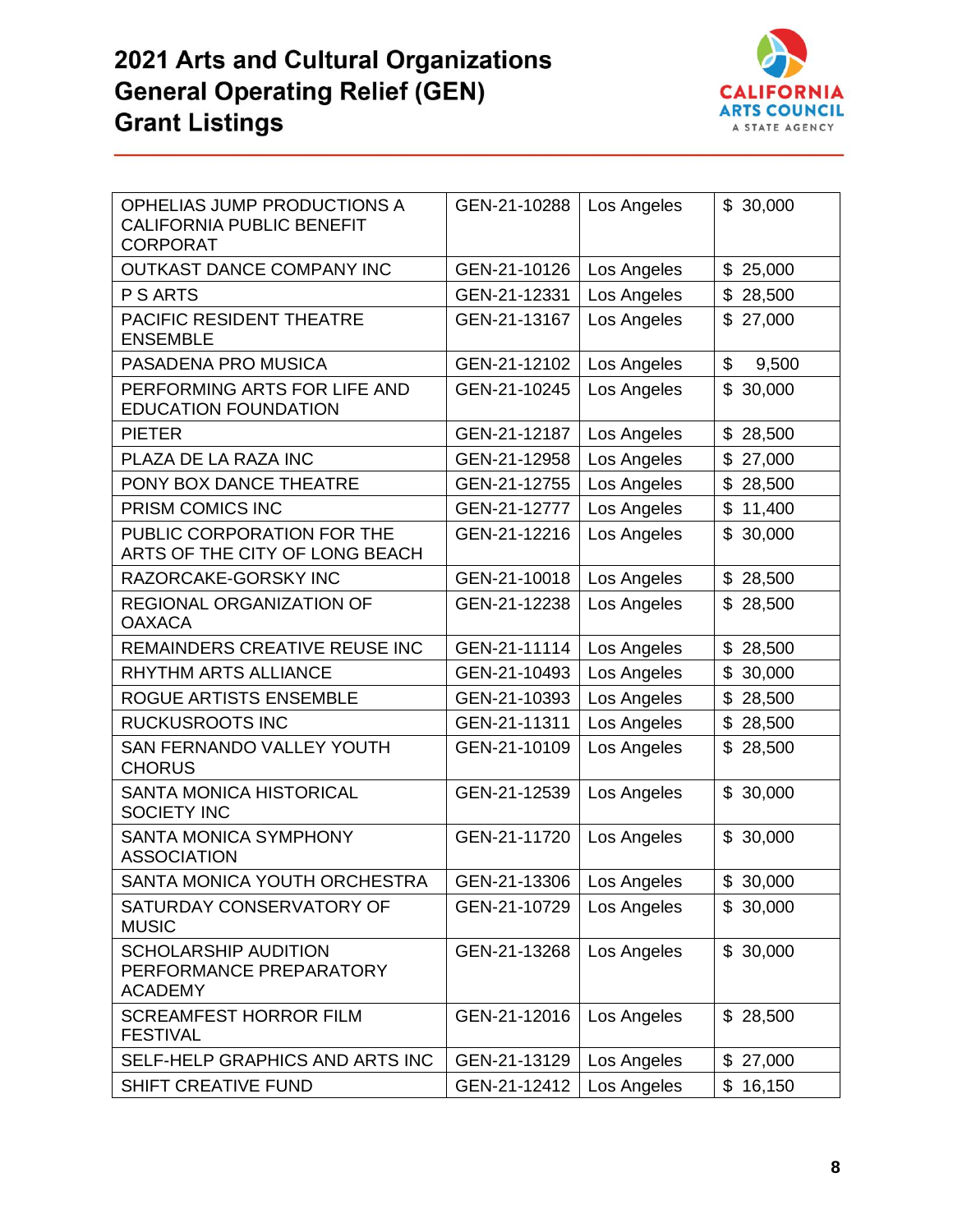

| <b>SIDE STREET PROJECTS</b>                               | GEN-21-12840 | Los Angeles | \$30,000     |
|-----------------------------------------------------------|--------------|-------------|--------------|
| SOORYA FOUNDATION FOR<br>PERFORMING ARTS                  | GEN-21-10016 | Los Angeles | \$<br>14,250 |
| <b>SOUND ART</b>                                          | GEN-21-10528 | Los Angeles | \$<br>30,000 |
| SOUTH BAY CONTEMPORARY                                    | GEN-21-11488 | Los Angeles | \$<br>28,500 |
| SOUTHLAND SINGS                                           | GEN-21-12211 | Los Angeles | \$<br>30,000 |
| <b>STREET POETS INC</b>                                   | GEN-21-10514 | Los Angeles | \$<br>28,500 |
| <b>STRINDBERG LABORATORY</b>                              | GEN-21-10263 | Los Angeles | \$<br>28,500 |
| <b>SUAREZ DANCE THEATER</b>                               | GEN-21-12343 | Los Angeles | \$<br>3,800  |
| <b>TAIKOPROJECT</b>                                       | GEN-21-9948  | Los Angeles | \$<br>28,500 |
| <b>TEADA PRODUCTIONS</b>                                  | GEN-21-13037 | Los Angeles | \$<br>30,000 |
| THE H E ART PROJECT                                       | GEN-21-12279 | Los Angeles | \$<br>28,500 |
| THE JAZZ BAKERY PERFORMANCE<br><b>SPACE</b>               | GEN-21-13132 | Los Angeles | 28,500<br>\$ |
| THE LANCASTER PERFORMING ARTS<br><b>CENTER FOUNDATION</b> | GEN-21-12586 | Los Angeles | \$14,250     |
| THE OPEN FIST THEATRE COMPANY<br><b>INC</b>               | GEN-21-11927 | Los Angeles | \$28,500     |
| THE WENDE MUSEUM OF THE COLD<br><b>WAR INC</b>            | GEN-21-13118 | Los Angeles | \$27,000     |
| THEATRE OF HEARTS INC                                     | GEN-21-10019 | Los Angeles | \$<br>28,500 |
| THEATRE WEST INC                                          | GEN-21-10312 | Los Angeles | \$<br>28,500 |
| <b>THEATREWORKERS PROJECT</b>                             | GEN-21-10220 | Los Angeles | \$<br>23,750 |
| <b>TWO BIT CIRCUS FOUNDATION</b>                          | GEN-21-13103 | Los Angeles | \$<br>27,000 |
| UNUSUAL SUSPECTS THEATRE CO                               | GEN-21-11108 | Los Angeles | \$<br>30,000 |
| <b>VELASLAVASAY PANORAMA</b>                              | GEN-21-12351 | Los Angeles | \$<br>28,500 |
| <b>VERSA-STYLE DANCE COMPANY</b>                          | GEN-21-10317 | Los Angeles | \$<br>30,000 |
| VISUAL COMMUNICATIONS MEDIA                               | GEN-21-13084 | Los Angeles | \$<br>27,000 |
| <b>VNEW INC</b>                                           | GEN-21-10318 | Los Angeles | \$24,700     |
| <b>WEST COAST SINGERS</b>                                 | GEN-21-12807 | Los Angeles | \$<br>30,000 |
| <b>WOMEN IN FILM</b>                                      | GEN-21-13113 | Los Angeles | \$<br>27,000 |
| <b>WOMEN WHO SUBMIT</b>                                   | GEN-21-10338 | Los Angeles | \$<br>15,000 |
| WOMENS VOICES NOW INC                                     | GEN-21-10449 | Los Angeles | \$<br>30,000 |
| <b>WORLD STAGE PERFORMANCE</b><br><b>GALLERY</b>          | GEN-21-12783 | Los Angeles | \$28,500     |
| ALTERNATIVE THEATER ENSEMBLE                              | GEN-21-11787 | Marin       | \$30,000     |
| BALLET AFSANEH ART AND CULTURE<br><b>SOCIETY</b>          | GEN-21-12938 | Marin       | \$28,500     |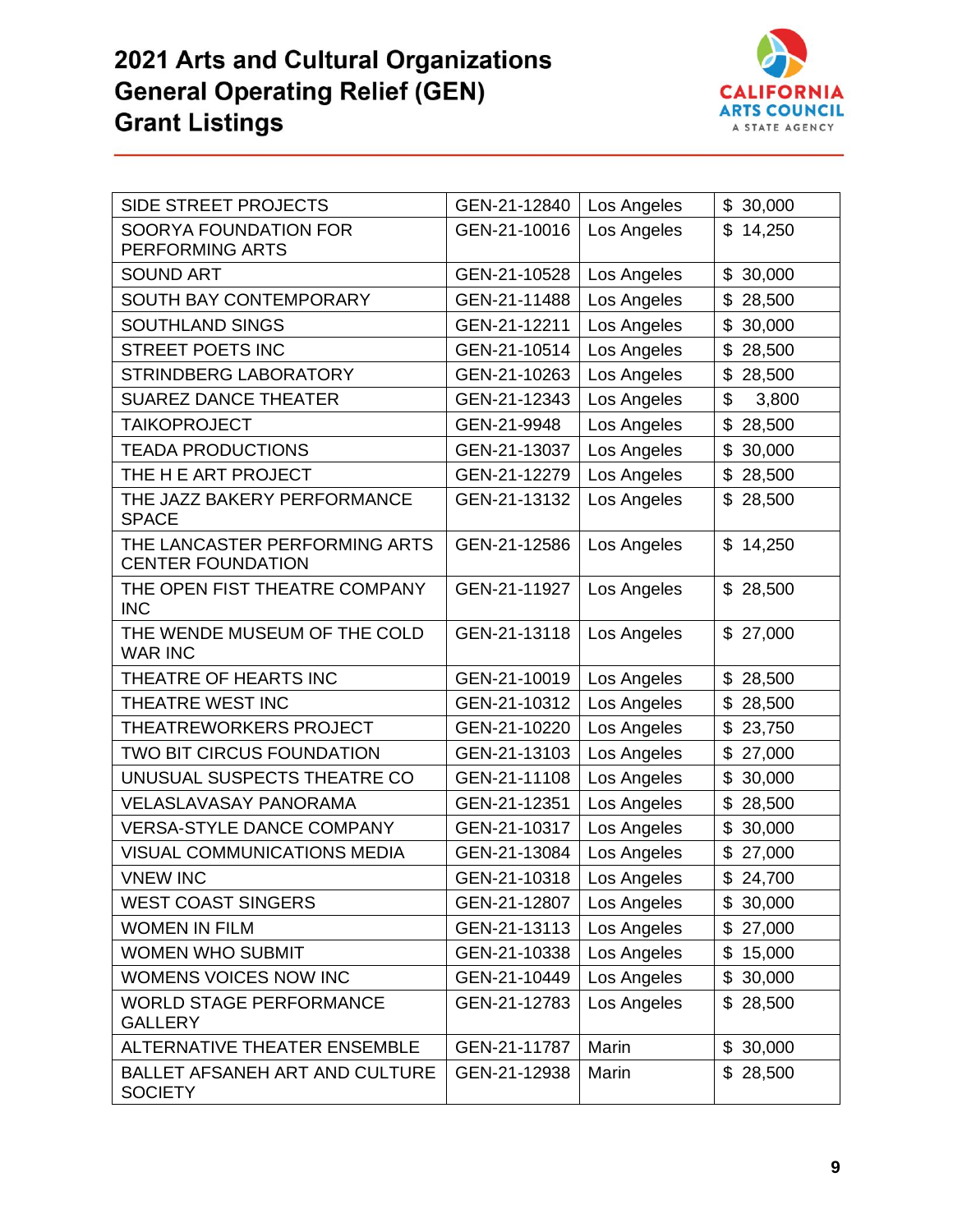

| <b>ENRICHING LIVES THROUGH MUSIC</b>                                                  | GEN-21-12171 | Marin     | \$<br>28,500             |
|---------------------------------------------------------------------------------------|--------------|-----------|--------------------------|
| <b>HEADLANDS CENTER FOR THE ARTS</b>                                                  | GEN-21-13098 | Marin     | \$<br>30,000             |
| <b>MARIN SOCIETY OF ARTISTS INC</b>                                                   | GEN-21-11870 | Marin     | \$<br>20,000             |
| UNITY THROUGH CREATIVITY<br><b>FOUNDATION INC</b>                                     | GEN-21-12257 | Marin     | 28,500<br>\$             |
| <b>MARIPOSA COUNTY ARTS COUNCIL</b><br><b>INC</b>                                     | GEN-21-13207 | Mariposa  | \$<br>30,000             |
| <b>LARRY SPRING MUSEUM</b>                                                            | GEN-21-10845 | Mendocino | \$<br>4,560              |
| <b>NEAR &amp; ARNOLDS SCHOOL OF</b><br>PERFORMING ARTS & CULTURAL<br><b>EDUCATION</b> | GEN-21-12506 | Mendocino | \$30,000                 |
| ALISAL CENTER FOR THE FINE ARTS<br><b>INC</b>                                         | GEN-21-13277 | Monterey  | \$28,500                 |
| <b>ARTISTS INK</b>                                                                    | GEN-21-11227 | Monterey  | \$28,500                 |
| HIJOS DEL SOL ARTS PRODUCTIONS                                                        | GEN-21-12895 | Monterey  | \$<br>28,500             |
| <b>PALENKE ARTS</b>                                                                   | GEN-21-13293 | Monterey  | \$<br>30,000             |
| THE WESTON COLLECTIVE                                                                 | GEN-21-10085 | Monterey  | \$<br>2,375              |
| URBAN ARTS COLLABORATIVE (UAC)                                                        | GEN-21-13016 | Monterey  | \$<br>27,550             |
| ARTS COLLABORATIVE OF NEVADA<br><b>COUNTY</b>                                         | GEN-21-10772 | Nevada    | \$<br>30,000             |
| CALIFORNIA HERITAGE INDIGENOUS<br><b>RESEARCH PROJECT</b>                             | GEN-21-12472 | Nevada    | \$30,000                 |
| <b>NEVADA THEATRE COMMISSION</b>                                                      | GEN-21-13068 | Nevada    | $\mathfrak{S}$<br>28,500 |
| NORTHERN CALIFORNIA CENTER<br>FOR THE ARTS                                            | GEN-21-12242 | Nevada    | \$<br>30,000             |
| <b>TRAILS AND VISTAS</b>                                                              | GEN-21-11485 | Nevada    | \$28,500                 |
| <b>COMMUNITY YOUTH ORCHESTRA OF</b><br><b>SOUTHERN CALIFORNIA</b>                     | GEN-21-11665 | Orange    | \$<br>4,845              |
| <b>CREATIVE IDENTITY</b>                                                              | GEN-21-9861  | Orange    | \$<br>30,000             |
| <b>LIBROMOBILE ARTS COOPERATIVE</b>                                                   | GEN-21-9925  | Orange    | \$<br>30,000             |
| MEDIA ARTS SANTA ANA (MASA)                                                           | GEN-21-12850 | Orange    | \$<br>30,000             |
| MUSIC PRESERVES FOUNDATION                                                            | GEN-21-13138 | Orange    | \$<br>19,000             |
| <b>MUZEO FOUNDATION</b>                                                               | GEN-21-13175 | Orange    | \$<br>30,000             |
| ORANGE COUNTY WOMENS CHORUS                                                           | GEN-21-10509 | Orange    | 28,500<br>\$             |
| <b>VIETNAMESE-AMERICAN ARTS AND</b><br>LETTERS ASSOCIATION                            | GEN-21-13320 | Orange    | \$<br>9,500              |
| <b>MA SERIES ARTS</b>                                                                 | GEN-21-10116 | Placer    | 28,500<br>\$             |
| <b>DRAMAWORKS</b>                                                                     | GEN-21-12204 | Plumas    | \$28,500                 |
| PLUMAS COUNTY ARTS COMMISSION                                                         | GEN-21-10677 | Plumas    | \$28,500                 |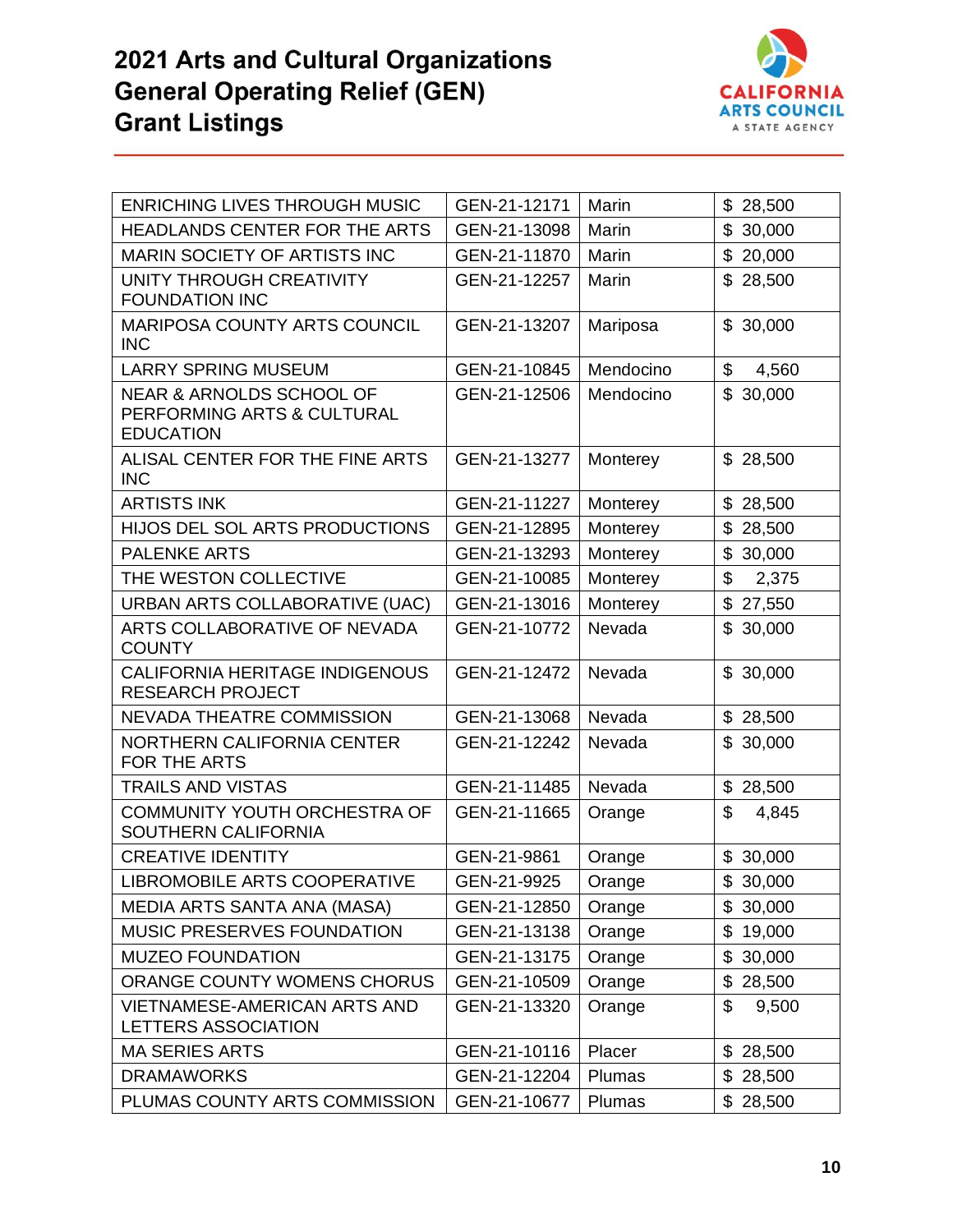

| <b>CIRCLE CITY CHORALE</b>                                      | GEN-21-11555 | Riverside  | \$28,500               |
|-----------------------------------------------------------------|--------------|------------|------------------------|
| <b>CREATE CENTER FOR THE ARTS</b><br><b>PALM DESERT</b>         | GEN-21-10570 | Riverside  | \$28,500               |
| <b>DESERT ENSEMBLE THEATRE</b><br><b>COMPANY</b>                | GEN-21-10827 | Riverside  | \$<br>7,125            |
| <b>MUSIC CHANGING LIVES</b>                                     | GEN-21-13078 | Riverside  | \$30,000               |
| RIVERSIDE ART MUSEUM                                            | GEN-21-13275 | Riverside  | \$30,000               |
| RIVERSIDE ARTS ACADEMY                                          | GEN-21-13127 | Riverside  | \$<br>30,000           |
| <b>TAIKOMIX</b>                                                 | GEN-21-12907 | Riverside  | $\mathsf{\$}$<br>4,750 |
| <b>TWENTY-NINE PALMS BAND OF</b><br><b>MISSION INDIANS</b>      | GEN-21-12355 | Riverside  | \$28,346               |
| <b>WYLD WOMXN</b>                                               | GEN-21-12543 | Riverside  | \$12,000               |
| <b>BROAD ROOM CREATIVE</b><br><b>COLLECTIVE SACRAMENTO</b>      | GEN-21-10327 | Sacramento | \$14,000               |
| <b>CALIDANZA DANCE COMPANY</b>                                  | GEN-21-10553 | Sacramento | \$30,000               |
| <b>CASA DE BRAZILIAN FOLKLORIC</b><br><b>ARTS OF SACRAMENTO</b> | GEN-21-10209 | Sacramento | \$28,500               |
| <b>CELEBRATION ARTS</b>                                         | GEN-21-11225 | Sacramento | \$23,750               |
| CHALK IT UP TO SACRAMENTO ITS<br>THE CHALK OF THE TOWN          | GEN-21-12965 | Sacramento | \$28,500               |
| DAVIS SHAKESPEARE ENSEMBLE INC                                  | GEN-21-13259 | Sacramento | \$28,500               |
| DEVELOPMENTAL DISABILITIES<br><b>SERVICE ORGANIZATION</b>       | GEN-21-13128 | Sacramento | \$30,000               |
| <b>IMAGES THEATRE COMPANY INC</b>                               | GEN-21-11658 | Sacramento | \$28,500               |
| LATINO CENTER OF ART AND<br><b>CULTURE</b>                      | GEN-21-12756 | Sacramento | \$30,000               |
| NU ART EDUCATION INC                                            | GEN-21-13000 | Sacramento | \$27,000               |
| PHILIPPINE NATIONAL DAY<br><b>ASSOCIATION</b>                   | GEN-21-13312 | Sacramento | \$<br>4,750            |
| <b>PULSE ARTS</b>                                               | GEN-21-13300 | Sacramento | \$28,500               |
| <b>RITMOS</b>                                                   | GEN-21-10946 | Sacramento | \$<br>9,025            |
| SACRAMENTO COMEDY SPOT                                          | GEN-21-12794 | Sacramento | \$<br>28,500           |
| SACRAMENTO GUITAR SOCIETY                                       | GEN-21-12722 | Sacramento | \$<br>13,300           |
| <b>SACRAMENTO MENS CHORUS</b>                                   | GEN-21-11798 | Sacramento | \$28,500               |
| <b>SUNNY SIDE THEATRE CO</b>                                    | GEN-21-11192 | Sacramento | \$<br>5,700            |
| <b>TEATRO ESPEJO</b>                                            | GEN-21-10592 | Sacramento | \$<br>28,500           |
| <b>TEATRO NAGUAL</b>                                            | GEN-21-13097 | Sacramento | \$14,725               |
| THE LIBRARY OF MUSICLANDRIA                                     | GEN-21-11533 | Sacramento | \$28,500               |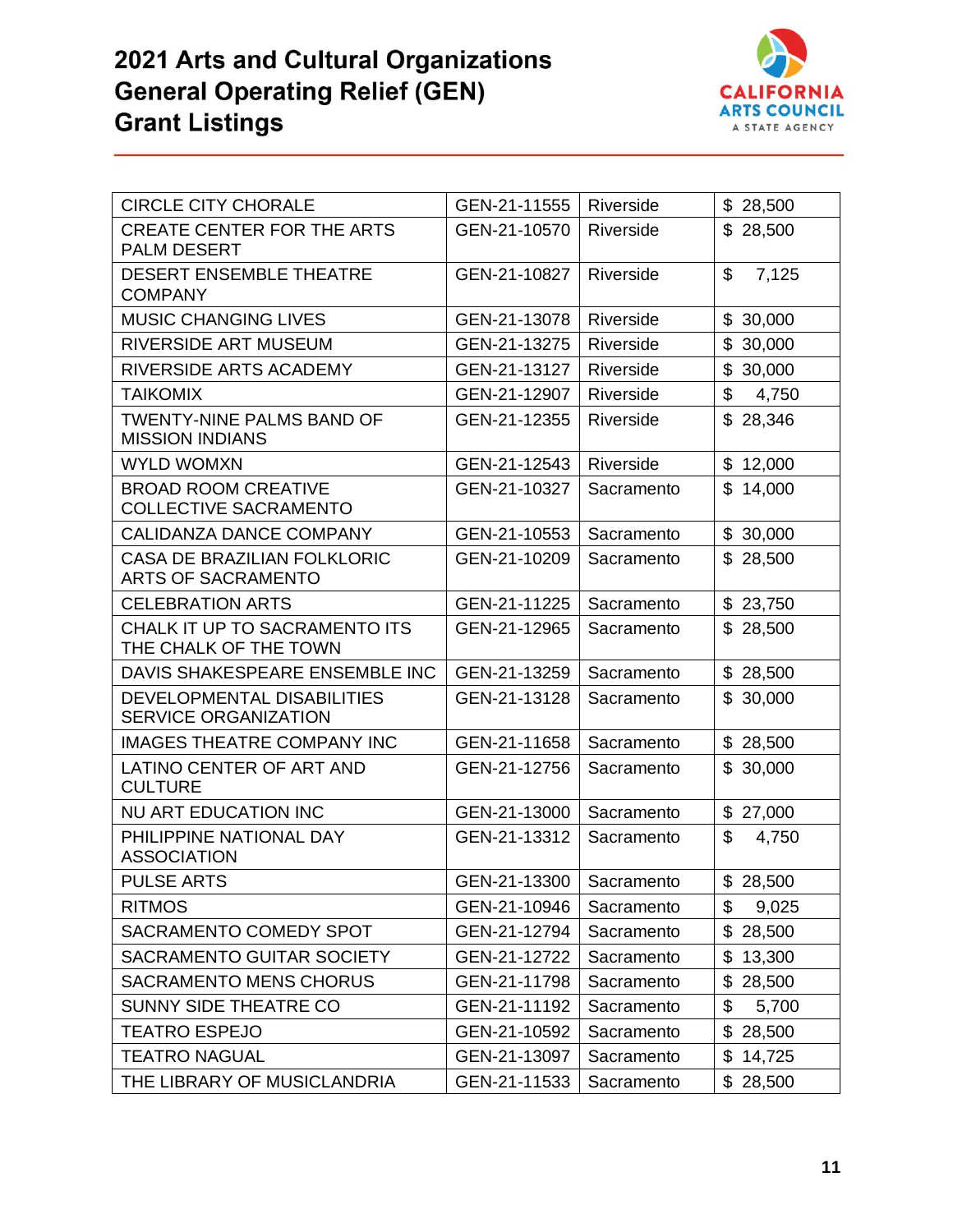

| UNSUNG HEROES LIVING HISTORY<br><b>PROJECT</b>             | GEN-21-10086 | Sacramento        | \$28,500                 |
|------------------------------------------------------------|--------------|-------------------|--------------------------|
| <b>ZADO</b>                                                | GEN-21-12404 | Sacramento        | \$<br>3,135              |
| <b>JMM DANCE CO</b>                                        | GEN-21-12989 | San Benito        | $\mathfrak{L}$<br>8,550  |
| <b>BOXOPROJECTS</b>                                        | GEN-21-11332 | San<br>Bernardino | \$14,250                 |
| HARRISON HOUSE MUSIC, ARTS &<br><b>ECOLOGY</b>             | GEN-21-12563 | San<br>Bernardino | \$20,000                 |
| <b>HIGH DESERT TEST SITES</b>                              | GEN-21-13036 | San<br>Bernardino | \$28,500                 |
| MIL-TREE VETERAN PROJECT                                   | GEN-21-12267 | San<br>Bernardino | \$<br>9,500              |
| <b>MORONGO BASIN CULTURAL ARTS</b><br><b>COUNCIL</b>       | GEN-21-10512 | San<br>Bernardino | \$28,500                 |
| <b>NOAH PURIFOY FOUNDATION</b>                             | GEN-21-12635 | San<br>Bernardino | \$30,000                 |
| UPLIFTING ARTS ACADEMY                                     | GEN-21-11148 | San<br>Bernardino | \$<br>9,500              |
| <b>ARMS WIDE OPEN</b>                                      | GEN-21-10876 | San Diego         | \$<br>19,000             |
| <b>ART OF ELAN</b>                                         | GEN-21-13040 | San Diego         | \$<br>27,000             |
| <b>ASIAN CULTURE AND MEDIA</b><br><b>ALLIANCE INC</b>      | GEN-21-12705 | San Diego         | \$<br>30,000             |
| <b>BLINDSPOT COLLECTIVE</b>                                | GEN-21-11914 | San Diego         | \$28,500                 |
| <b>BOCON INC</b>                                           | GEN-21-11275 | San Diego         | \$<br>6,650              |
| <b>CENTER FOR WORLD MUSIC</b>                              | GEN-21-9997  | San Diego         | \$<br>28,500             |
| <b>CENTER STAGE THEATRICAL</b><br><b>PRODUCTIONS</b>       | GEN-21-12575 | San Diego         | \$<br>23,750             |
| <b>CHICANO PARK MUSEUM AND</b><br><b>CULTUAL CENTER</b>    | GEN-21-12717 | San Diego         | $\mathfrak{L}$<br>30,000 |
| <b>CITY BALLET INC</b>                                     | GEN-21-13023 | San Diego         | \$30,000                 |
| CULTURE SHOCK DANCE TROUP INC                              | GEN-21-13234 | San Diego         | 19,000<br>\$             |
| <b>DISCO RIOT</b>                                          | GEN-21-12737 | San Diego         | \$<br>28,500             |
| LAMBDA ARCHIVES OF SAN DIEGO                               | GEN-21-13279 | San Diego         | \$<br>28,500             |
| <b>LAO COMMUNITY CULTURAL CENTER</b><br>OF SAN DIEGO       | GEN-21-10299 | San Diego         | \$<br>9,500              |
| <b>MALASHOCK DANCE &amp; COMPANY</b>                       | GEN-21-13120 | San Diego         | \$27,000                 |
| <b>MEDIA ARTS CENTER SAN DIEGO</b>                         | GEN-21-10793 | San Diego         | 30,000<br>\$             |
| MEXICAYOTL INDIO CULTURAL<br><b>CENTER 988 BARRETT AVE</b> | GEN-21-12190 | San Diego         | \$<br>3,800              |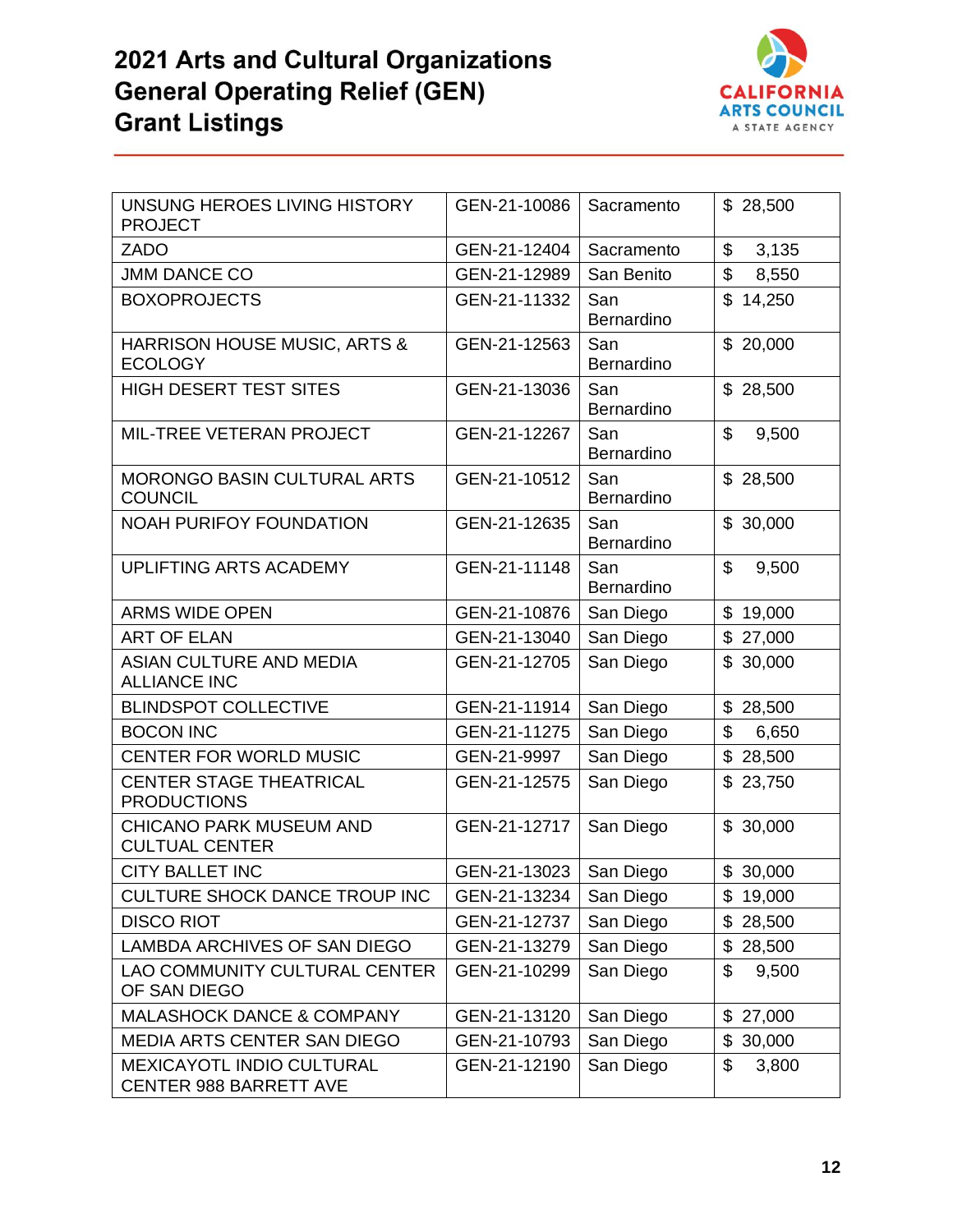

| <b>MID-CITY COMMUNITY MUSIC</b>                                                  | GEN-21-11538 | San Diego | \$30,000     |
|----------------------------------------------------------------------------------|--------------|-----------|--------------|
| MUSICAL THEATRE FOUNDATION                                                       | GEN-21-12378 | San Diego | \$<br>8,703  |
| <b>MUSICIANS FOR EDUCATION INC</b>                                               | GEN-21-10132 | San Diego | \$<br>28,500 |
| <b>NEW SAN CAI</b>                                                               | GEN-21-12316 | San Diego | \$<br>30,000 |
| <b>OCEANSIDE THEATRE COMPANY</b>                                                 | GEN-21-13177 | San Diego | \$<br>28,500 |
| <b>ONSTAGE PLAYHOUSE INC</b>                                                     | GEN-21-10958 | San Diego | \$<br>28,500 |
| <b>OPERA NEO</b>                                                                 | GEN-21-13147 | San Diego | \$<br>30,000 |
| <b>OUTSIDE THE LENS</b>                                                          | GEN-21-9854  | San Diego | \$<br>30,000 |
| <b>PLAYWRIGHTS PROJECT</b>                                                       | GEN-21-11190 | San Diego | \$<br>28,500 |
| POSITIVE ACTION COMMUNITY<br><b>THEATRE</b>                                      | GEN-21-11244 | San Diego | \$<br>20,500 |
| <b>SAMAHAN FILIPINO AMERICAN</b><br>PERFORMING ARTS & EDUCATION<br><b>CENTER</b> | GEN-21-13136 | San Diego | \$12,000     |
| <b>SAN DIEGO CHINESE HISTORICAL</b><br><b>SOCIETY AND MUSEUM</b>                 | GEN-21-13168 | San Diego | \$28,500     |
| <b>SAN DIEGO FILIPINO CINEMA</b>                                                 | GEN-21-13050 | San Diego | \$<br>28,500 |
| SAN DIEGO GUILD OF PUPPETRY                                                      | GEN-21-10714 | San Diego | \$<br>30,000 |
| <b>SAN DIEGO WOMENS CHORUS</b>                                                   | GEN-21-11897 | San Diego | \$10,000     |
| <b>SCRIPPS THEATRE ARTS</b>                                                      | GEN-21-12521 | San Diego | \$<br>19,000 |
| SO SAY WE ALL                                                                    | GEN-21-11805 | San Diego | \$28,500     |
| SOMALI COMMUNITY OF SAN DIEGO                                                    | GEN-21-13162 | San Diego | \$<br>9,500  |
| <b>STUDIO ACE</b>                                                                | GEN-21-12339 | San Diego | \$<br>28,500 |
| <b>TAP FEVER STUDIOS</b>                                                         | GEN-21-12639 | San Diego | \$<br>28,500 |
| THE AJA PROJECT                                                                  | GEN-21-12254 | San Diego | \$30,000     |
| THE DAVID S HARP FOUNDATION INC                                                  | GEN-21-13239 | San Diego | \$<br>24,835 |
| THE P G K PROJECT INC                                                            | GEN-21-11557 | San Diego | \$<br>30,000 |
| THEATER FOR YOUNG<br><b>PROFESSIONALS</b>                                        | GEN-21-11406 | San Diego | \$<br>19,000 |
| <b>TUYO THEATRE INC</b>                                                          | GEN-21-10371 | San Diego | \$28,500     |
| UNSCRIPTED LEARNING                                                              | GEN-21-13245 | San Diego | \$<br>19,000 |
| <b>VANGUARD CULTURE</b>                                                          | GEN-21-11846 | San Diego | \$<br>6,650  |
| <b>VOICES OF OUR CITY CHOIR INC</b>                                              | GEN-21-11543 | San Diego | \$28,500     |
| <b>WHEELCHAIRDANCERS ORG</b>                                                     | GEN-21-13240 | San Diego | \$<br>19,000 |
| <b>WOMENS HISTORY RECLAMATION</b><br>PROJECT INC                                 | GEN-21-11524 | San Diego | \$30,000     |
| <b>WRITE OUT LOUD</b>                                                            | GEN-21-13008 | San Diego | \$28,500     |
| YOUTH PHILHARMONIC ORCHESTRA                                                     | GEN-21-10507 | San Diego | \$28,500     |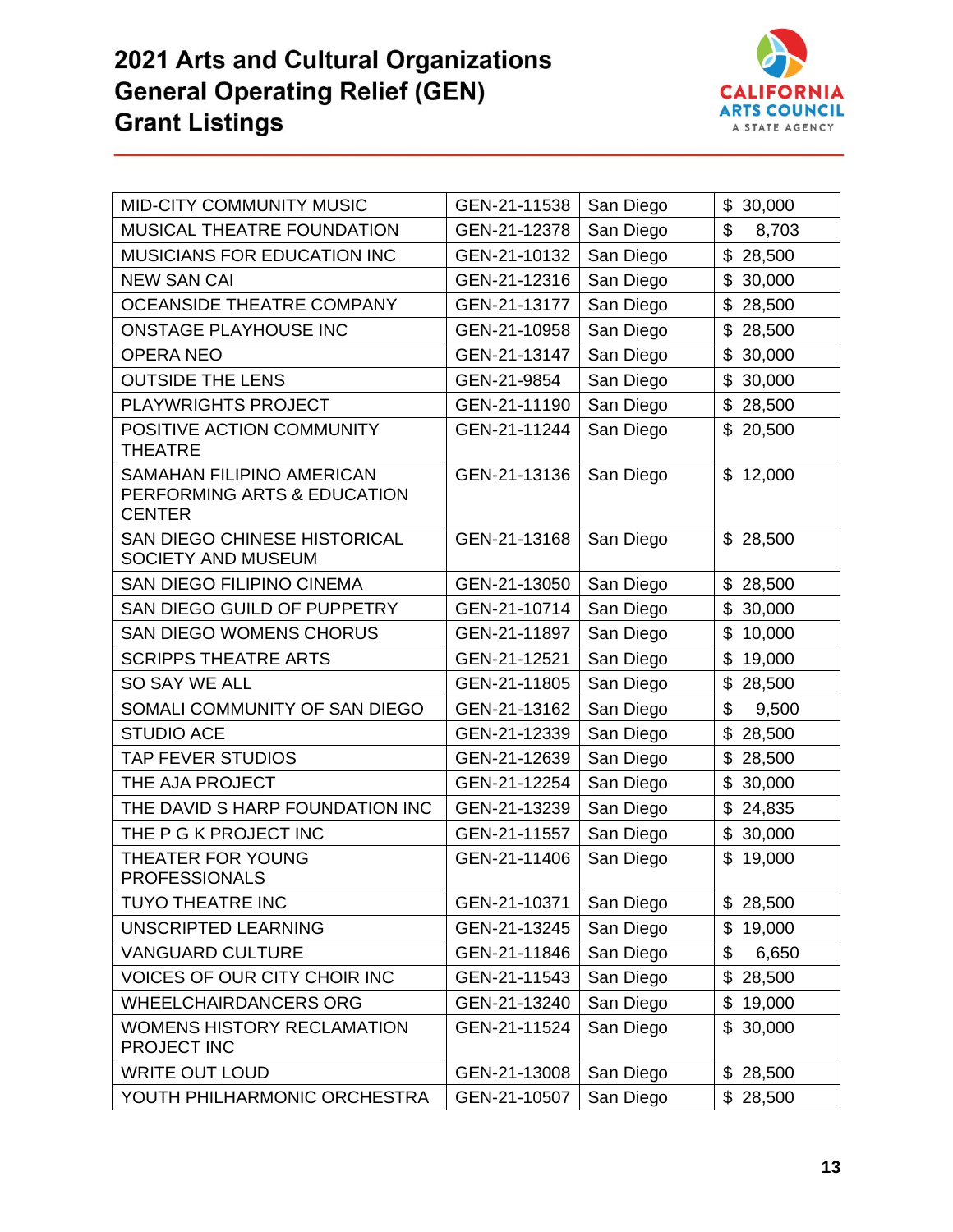

| 3RD I SOUTH ASIAN INDEPENDENT<br><b>FILM</b>                | GEN-21-9975                  | San Francisco | \$30,000     |
|-------------------------------------------------------------|------------------------------|---------------|--------------|
| <b>5 ELEMENTS YOUTH PROGRAM</b>                             | GEN-21-12848                 | San Francisco | \$<br>30,000 |
| A PLACE OF HER OWN                                          | GEN-21-12982                 | San Francisco | \$<br>15,745 |
| AFRICAN ARTS ACADEMY                                        | GEN-21-11931                 | San Francisco | \$28,500     |
| AFRICAN-AMERICAN SHAKESPEARE<br><b>COMPANY</b>              | GEN-21-11536                 | San Francisco | \$<br>30,000 |
| AFROSOLO THEATRE COMPANY                                    | GEN-21-10166                 | San Francisco | \$28,500     |
| <b>AMY SEIWERTS IMAGERY</b>                                 | GEN-21-12603                 | San Francisco | \$<br>14,250 |
| ANNE BLUETHENTHAL AND DANCERS                               | GEN-21-13151                 | San Francisco | \$<br>30,000 |
| ARAB FILM FESTIVAL INC                                      | GEN-21-11982                 | San Francisco | \$<br>28,500 |
| <b>ARENAS DANCE COMPANY</b>                                 | GEN-21-12416                 | San Francisco | \$<br>30,000 |
| ART OF THE MATTER PERFORMANCE<br><b>FOUNDATION</b>          | GEN-21-12823                 | San Francisco | 28,500<br>\$ |
| <b>ARTISTS TELEVISION ACCESS</b>                            | GEN-21-13294                 | San Francisco | \$<br>14,250 |
| <b>ARTSAVESLIVES</b>                                        | GEN-21-13216                 | San Francisco | \$<br>9,500  |
| ASIAN AMERICAN WOMEN ARTISTS<br><b>ASSOCIATION INC</b>      | GEN-21-13024                 | San Francisco | \$<br>30,000 |
| <b>ASSYRIAN ARTS INSTITUTE</b>                              | GEN-21-13254                 | San Francisco | \$28,500     |
| AU CO VIETNAMESE CULTURAL<br><b>CENTER</b>                  | GEN-21-12582                 | San Francisco | \$<br>30,000 |
| <b>AUNT LUTE FOUNDATION</b>                                 | GEN-21-13021                 | San Francisco | \$28,500     |
| BEST FREQUENCIES INC                                        | GEN-21-12085                 | San Francisco | \$<br>10,450 |
| <b>BIRD &amp; BECKETT CULTURAL LEGACY</b><br><b>PROJECT</b> | GEN-21-10870                 | San Francisco | 28,500<br>\$ |
| <b>CAPACITOR</b>                                            | GEN-21-12747                 | San Francisco | \$<br>28,500 |
| CHAVALOS DE AQUI Y ALLA                                     | GEN-21-12981                 | San Francisco | \$<br>10,000 |
| <b>CHHANDAM CHITRESH DAS DANCE</b><br><b>COMPANY</b>        | GEN-21-12936                 | San Francisco | \$<br>30,000 |
| CHINESE CULTURAL PRODUCTIONS                                | GEN-21-12422   San Francisco |               | \$28,500     |
| CHINESE CULTURE FOUNDATION OF<br><b>SAN FRANCISCO</b>       | GEN-21-12291                 | San Francisco | \$30,000     |
| <b>CHRYSALIS STUDIO</b>                                     | GEN-21-12676                 | San Francisco | \$30,000     |
| <b>CIRCO ZERO</b>                                           | GEN-21-13282                 | San Francisco | 30,000<br>\$ |
| <b>CIRCUIT NETWORK</b>                                      | GEN-21-12535                 | San Francisco | 28,500<br>\$ |
| <b>CIRCUS BELLA</b>                                         | GEN-21-10816                 | San Francisco | \$28,500     |
| CLARION ALLEY MURAL PROJECT                                 | GEN-21-9996                  | San Francisco | \$<br>30,000 |
| <b>CREATIVITY EXPLORED</b>                                  | GEN-21-13085                 | San Francisco | \$25,000     |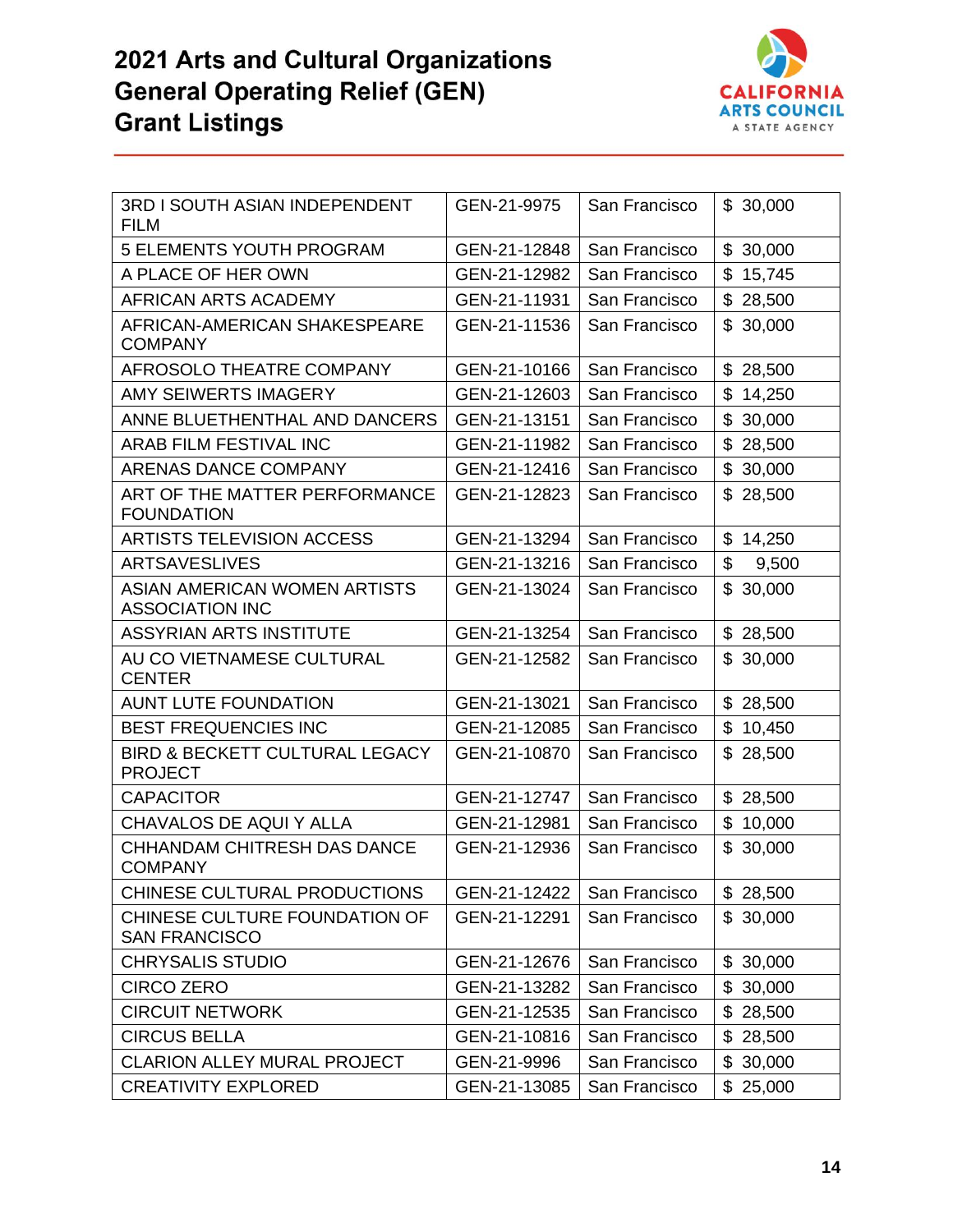

| <b>CUBACARIBE</b>                                                                | GEN-21-10256 | San Francisco | \$28,500     |
|----------------------------------------------------------------------------------|--------------|---------------|--------------|
| <b>CUTTING BALL THEATER</b>                                                      | GEN-21-10057 | San Francisco | \$28,500     |
| <b>DEL SOL PERFORMING ARTS</b><br><b>ORGANIZATION</b>                            | GEN-21-12937 | San Francisco | \$28,500     |
| DUNIYA DANCE AND DRUM<br><b>COMPANY</b>                                          | GEN-21-11629 | San Francisco | \$28,500     |
| <b>EMBODIMENT PROJECT</b>                                                        | GEN-21-13157 | San Francisco | \$30,000     |
| <b>ENSEMBLE FOR THESE TIMES</b>                                                  | GEN-21-11511 | San Francisco | \$18,050     |
| <b>EPIPHANY DANCE THEATER</b>                                                    | GEN-21-12281 | San Francisco | \$28,500     |
| ETH-NOH-TEC CREATIONS                                                            | GEN-21-12910 | San Francisco | \$28,500     |
| <b>EYE ZEN PRESENTS</b>                                                          | GEN-21-13284 | San Francisco | \$28,500     |
| FESTIVAL OF LATIN AMERICAN<br><b>CONTEMPORARY</b><br><b>CHOREOGRAPHERS</b>       | GEN-21-12787 | San Francisco | \$28,500     |
| <b>FICTIONAL ARTISTS</b><br>CONTEMPORARY THEATRE SAN<br><b>FRANCISO - FACTSF</b> | GEN-21-13222 | San Francisco | \$30,000     |
| FIRST VOICE INC                                                                  | GEN-21-12853 | San Francisco | \$28,500     |
| <b>FLYAWAY PRODUCTIONS</b>                                                       | GEN-21-12213 | San Francisco | \$28,500     |
| <b>FOGLIFTER PRESS</b>                                                           | GEN-21-12498 | San Francisco | \$30,000     |
| <b>FOOLS FURY THEATER</b>                                                        | GEN-21-11797 | San Francisco | \$28,500     |
| <b>FRESH MEAT PRODUCTIONS</b>                                                    | GEN-21-12775 | San Francisco | \$30,000     |
| <b>FRIENDS OF SCRAP INC</b>                                                      | GEN-21-13026 | San Francisco | \$30,000     |
| <b>FUGITIVITY LABS</b>                                                           | GEN-21-12898 | San Francisco | \$28,500     |
| <b>GENRYU ARTS</b>                                                               | GEN-21-10895 | San Francisco | \$28,500     |
| <b>JESS CURTISGRAVITY INC</b>                                                    | GEN-21-13308 | San Francisco | \$<br>30,000 |
| <b>KEARNY STREET WORKSHOP INC</b>                                                | GEN-21-11841 | San Francisco | \$30,000     |
| <b>KRISTIN DAMROW &amp; COMPANY</b>                                              | GEN-21-13246 | San Francisco | \$15,000     |
| <b>KULINTANG ARTS INC</b>                                                        | GEN-21-9871  | San Francisco | \$28,500     |
| LA MEZCLA                                                                        | GEN-21-12908 | San Francisco | \$30,000     |
| LA POCHA NOSTRA INTER CULTURAL<br>PERFORMANCE AND COMMUNITY<br><b>ARTS PRO</b>   | GEN-21-12649 | San Francisco | \$28,500     |
| LEFT COAST CHAMBER ENSEMBLE<br><b>INC</b>                                        | GEN-21-13210 | San Francisco | \$14,250     |
| LENORA LEE DANCE                                                                 | GEN-21-12370 | San Francisco | \$28,500     |
| <b>LITTLE OPERA</b>                                                              | GEN-21-12952 | San Francisco | \$19,000     |
| LOBSTER THEATER PROJECT                                                          | GEN-21-13187 | San Francisco | \$30,000     |
| <b>LYRICAL OPPOSITION</b>                                                        | GEN-21-12266 | San Francisco | \$10,000     |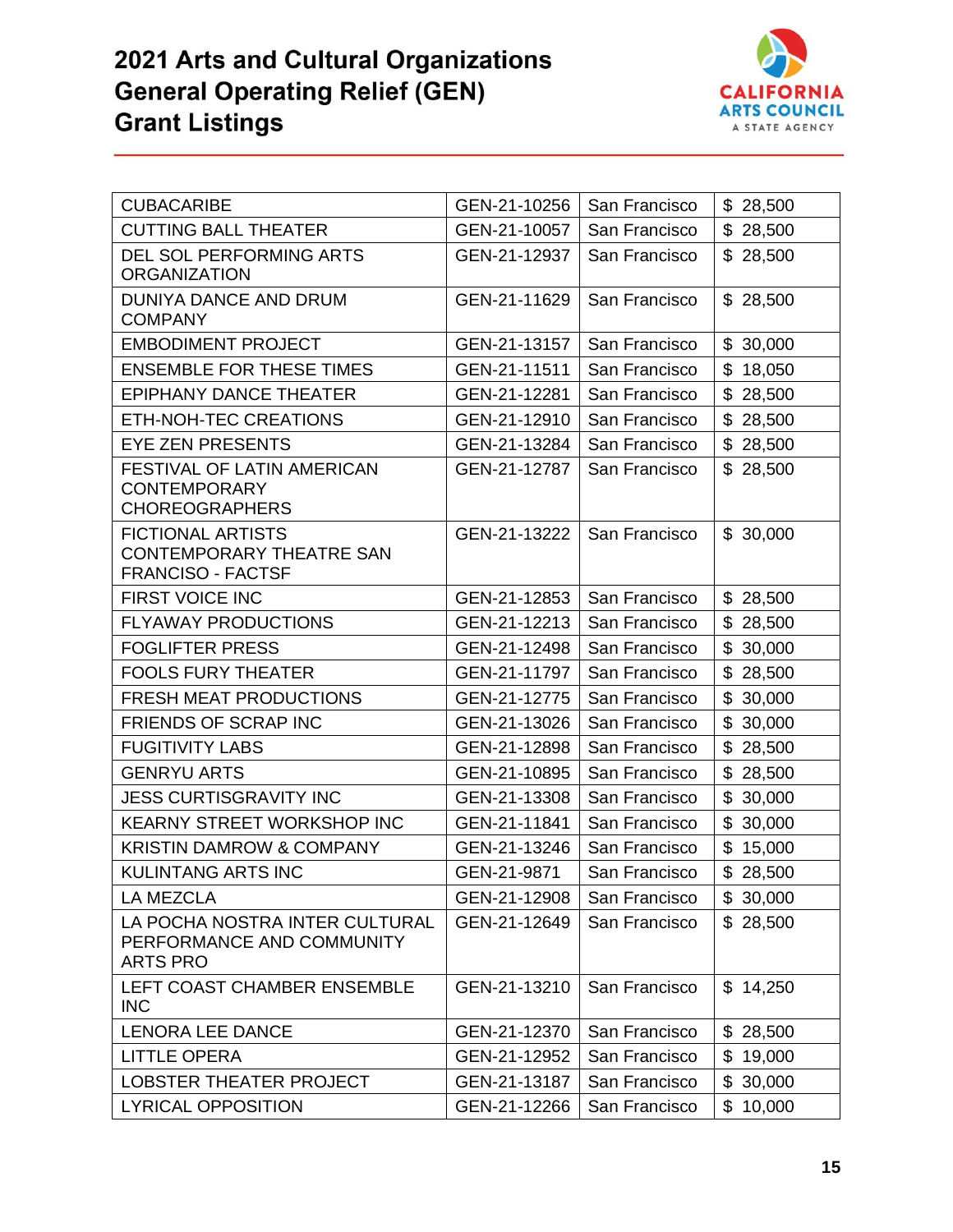

| <b>MAGIC THEATRE INC</b>                                      | GEN-21-13171 | San Francisco | \$27,000     |
|---------------------------------------------------------------|--------------|---------------|--------------|
| <b>MANILATOWN HERITAGE</b><br><b>FOUNDATION</b>               | GEN-21-10403 | San Francisco | \$<br>30,000 |
| <b>MIRABEL PICTURES</b>                                       | GEN-21-11829 | San Francisco | \$28,500     |
| <b>MUSEUM OF DANCE</b>                                        | GEN-21-10925 | San Francisco | \$28,500     |
| <b>MUSIC IS FIRST</b>                                         | GEN-21-11274 | San Francisco | \$<br>9,500  |
| <b>NAKA DANCE THEATER</b>                                     | GEN-21-13090 | San Francisco | \$<br>28,500 |
| <b>NAVA DANCE THEATRE</b>                                     | GEN-21-10451 | San Francisco | \$30,000     |
| <b>NOE VALLEY CHAMBER MUSIC</b>                               | GEN-21-12588 | San Francisco | \$<br>28,500 |
| <b>OX</b>                                                     | GEN-21-11647 | San Francisco | \$<br>28,500 |
| PROJECT ARTIVISM INC                                          | GEN-21-12963 | San Francisco | \$28,500     |
| <b>PUSH DANCE COMPANY</b>                                     | GEN-21-12878 | San Francisco | \$<br>28,500 |
| <b>QUEER CAT PRODUCTIONS</b>                                  | GEN-21-13257 | San Francisco | \$<br>23,750 |
| <b>QUEER REBELS PRODUCTIONS</b>                               | GEN-21-13135 | San Francisco | \$<br>28,500 |
| QUEER WOMEN OF COLOR MEDIA<br><b>ARTS PROJECT-QWOCMAP</b>     | GEN-21-10002 | San Francisco | \$<br>28,500 |
| <b>RED POPPY ART HOUSE</b>                                    | GEN-21-10455 | San Francisco | \$28,500     |
| <b>ROBERT MOSES KIN</b>                                       | GEN-21-13076 | San Francisco | \$<br>28,500 |
| <b>ROOT DIVISION</b>                                          | GEN-21-12854 | San Francisco | \$27,000     |
| SAFE HOUSE FOR THE PERFORMING<br><b>ARTS</b>                  | GEN-21-12028 | San Francisco | \$28,500     |
| <b>SAMMAY PRODUCTIONS</b>                                     | GEN-21-13141 | San Francisco | \$30,000     |
| SAN FRANCISCO ART AND FILM<br><b>PROGRAM</b>                  | GEN-21-12592 | San Francisco | \$28,500     |
| SAN FRANCISCO BAY AREA THEATRE<br><b>COMPANY</b>              | GEN-21-12980 | San Francisco | \$27,000     |
| <b>SAN FRANCISCO BOYS CHORUS</b>                              | GEN-21-13064 | San Francisco | \$27,000     |
| <b>SAN FRANCISCO CHILDRENS ART</b><br><b>CENTER</b>           | GEN-21-10465 | San Francisco | \$30,000     |
| SAN FRANCISCO CHORAL SOCIETY                                  | GEN-21-12511 | San Francisco | \$30,000     |
| <b>SAN FRANCISCO CINEMATHEQUE</b>                             | GEN-21-12701 | San Francisco | \$30,000     |
| SAN FRANCISCO INDEPENDENT FILM<br><b>FESTIVAL</b>             | GEN-21-11180 | San Francisco | \$28,500     |
| <b>SAN FRANCISCO INSTITUTE OF</b><br>POSSIBILITY INCORPORATED | GEN-21-12390 | San Francisco | \$28,500     |
| <b>SAN FRANCISCO INTERNATIONAL</b><br>ARTS FESTIVAL INC       | GEN-21-10970 | San Francisco | \$30,000     |
| SAN FRANCISCO INTERNATIONAL HIP<br><b>HOP DANCEFEST</b>       | GEN-21-12636 | San Francisco | \$30,000     |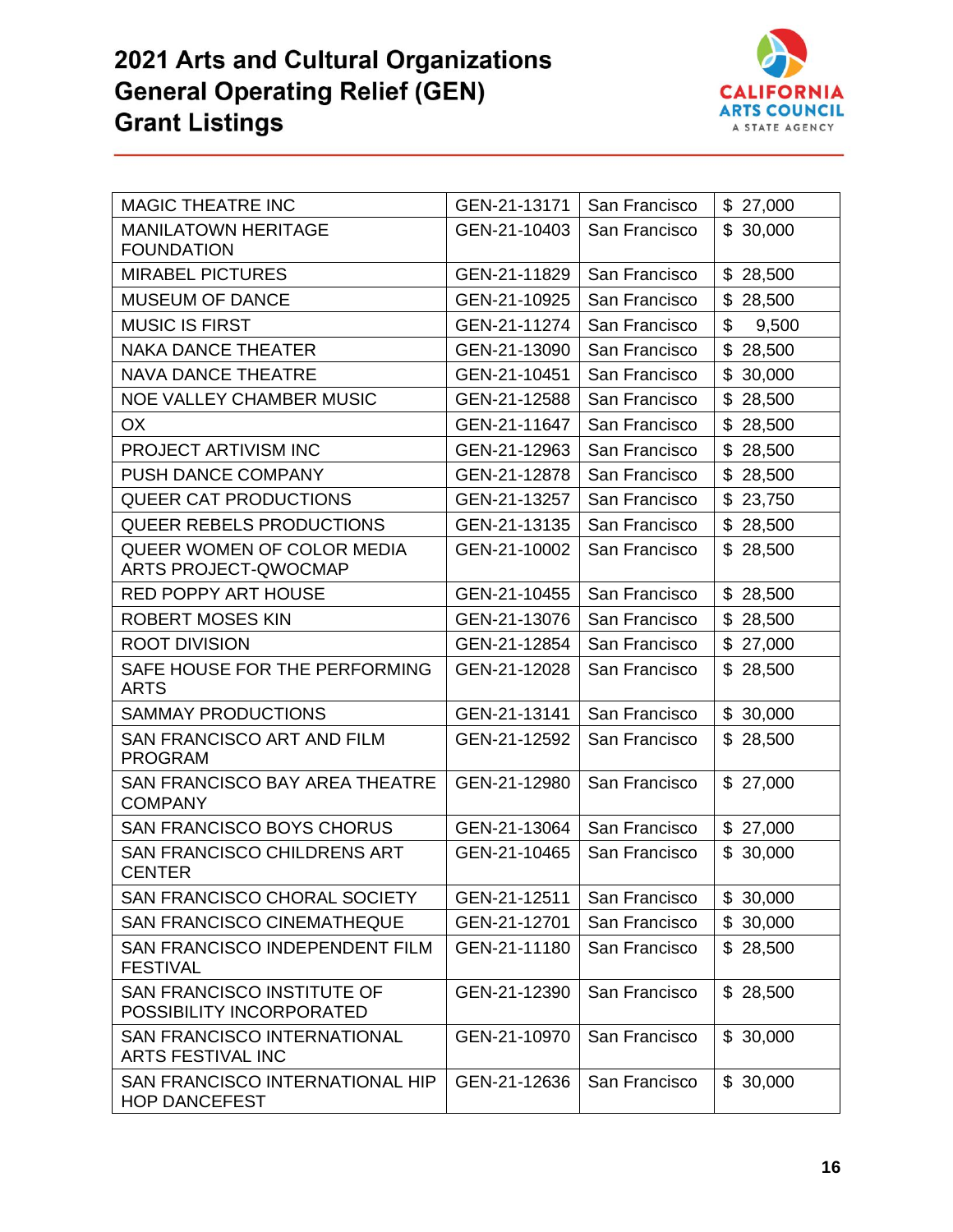

| <b>SAN FRANCISCO TRANSGENDER</b><br><b>FILM FESTIVAL</b>            | GEN-21-13204 | San Francisco      | \$30,000     |
|---------------------------------------------------------------------|--------------|--------------------|--------------|
| SAN FRANCISCO WOMEN ARTISTS                                         | GEN-21-10020 | San Francisco      | \$<br>23,750 |
| <b>SAN FRANCISCO YOUTH THEATRE</b>                                  | GEN-21-10241 | San Francisco      | \$<br>30,000 |
| <b>SAN FRANCISCO ZINE FEST</b>                                      | GEN-21-13303 | San Francisco      | \$<br>28,500 |
| <b>SF URBAN FILM FEST</b>                                           | GEN-21-10071 | San Francisco      | \$<br>30,000 |
| SHAKESPEARE-SAN FRANCISCO                                           | GEN-21-12466 | San Francisco      | \$<br>28,500 |
| SHIPYARD TRUST FOR THE ARTS                                         | GEN-21-12941 | San Francisco      | \$<br>30,000 |
| <b>SMALL ART MUSIC PROJECTS</b>                                     | GEN-21-12307 | San Francisco      | \$<br>30,000 |
| SMALL PRESS TRAFFIC LITERARY<br><b>ARTS CENTER</b>                  | GEN-21-12662 | San Francisco      | 23,750<br>\$ |
| <b>SOMARTS</b>                                                      | GEN-21-13249 | San Francisco      | \$30,000     |
| <b>STAGEWRITE: BUILDING LITERACY</b><br><b>THROUGH THEATRE</b>      | GEN-21-12632 | San Francisco      | 30,000<br>\$ |
| <b>STILL HERE PRODUCTIONS</b>                                       | GEN-21-13056 | San Francisco      | \$28,500     |
| <b>SUPPORT FOR INTERTRIBAL</b><br><b>GATHERINGS</b>                 | GEN-21-13092 | San Francisco      | \$<br>17,860 |
| THE DANCE BRIGADE A NEW GROUP<br>FROM WALLFLOWER ORDER              | GEN-21-12487 | San Francisco      | \$30,000     |
| THE LAB SF                                                          | GEN-21-12065 | San Francisco      | \$30,000     |
| THE MARIGOLD PROJECT                                                | GEN-21-13305 | San Francisco      | \$<br>28,500 |
| THE SAN FRANCISCO NEO-<br><b>FUTURISTS</b>                          | GEN-21-11901 | San Francisco      | 28,500<br>\$ |
| THEATRE OF YUGEN INCOPORATED                                        | GEN-21-13237 | San Francisco      | \$28,500     |
| THELOSTCHURCHORG INC                                                | GEN-21-10258 | San Francisco      | \$<br>28,500 |
| THREE GIRLS THEATRE COMPANY<br><b>INC</b>                           | GEN-21-13144 | San Francisco      | 28,500<br>\$ |
| <b>VOICE OF WITNESS - A NONPROFIT</b><br>PUBLIC BENEFIT CORPORATION | GEN-21-12743 | San Francisco      | \$30,000     |
| WRITE NOW! SF BAY                                                   | GEN-21-11132 | San Francisco      | \$20,000     |
| YOUTH SPEAKS INC                                                    | GEN-21-12379 | San Francisco      | \$<br>30,000 |
| ZACCHO <sub>SF</sub>                                                | GEN-21-12900 | San Francisco      | 30,000<br>\$ |
| <b>ZAMBALETA</b>                                                    | GEN-21-13208 | San Francisco      | \$28,500     |
| LITTLE MANILA FOUNDATION                                            | GEN-21-13099 | San Joaquin        | \$<br>30,000 |
| <b>MEXICAN HERITAGE CENTER &amp;</b><br><b>GALLERY INC</b>          | GEN-21-12360 | San Joaquin        | 15,000<br>\$ |
| <b>SAN LUIS OBISPO COUNTY ARTS</b><br><b>COUNCIL</b>                | GEN-21-12999 | San Luis<br>Obispo | \$28,500     |
| AYUDANDO LATINOS A SONAR                                            | GEN-21-12193 | San Mateo          | \$30,000     |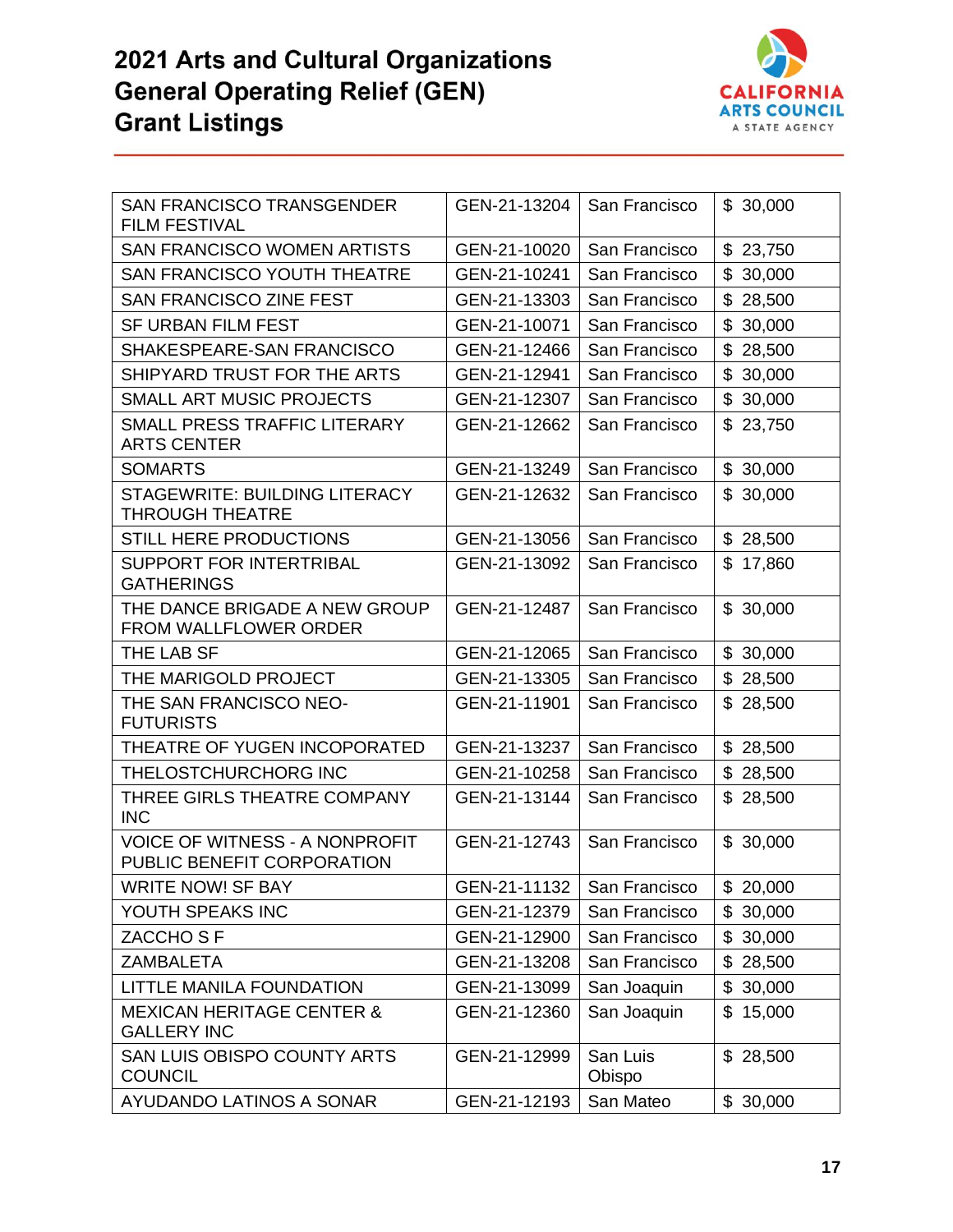

| CASA CIRCULO CULTURAL INC                                         | GEN-21-13224 | San Mateo     | \$28,500     |
|-------------------------------------------------------------------|--------------|---------------|--------------|
| KIDS & ART FOUNDATION                                             | GEN-21-13077 | San Mateo     | \$<br>30,000 |
| <b>MASTERWORKS CHORALE SOCIETY</b>                                | GEN-21-12387 | San Mateo     | \$<br>2,850  |
| <b>NOORANI DANCE</b>                                              | GEN-21-12012 | San Mateo     | \$28,500     |
| PENINSULA CHORAL ASSOCIATION<br><b>DBA PENINSULA GIRLS CHORUS</b> | GEN-21-12964 | San Mateo     | \$27,000     |
| <b>QUINTETO LATINO</b>                                            | GEN-21-12969 | San Mateo     | \$28,500     |
| <b>ZIRU DANCE INC</b>                                             | GEN-21-12559 | San Mateo     | \$28,500     |
| ARTS MENTORSHIP PROGRAM INC                                       | GEN-21-12449 | Santa Barbara | \$28,500     |
| <b>ARTSPACE INC</b>                                               | GEN-21-13045 | Santa Barbara | \$<br>28,500 |
| <b>BOXTALES THEATRE COMPANY</b>                                   | GEN-21-10124 | Santa Barbara | \$30,000     |
| <b>BRAZILIAN CULTURAL ARTS CENTER</b><br>OF SANTA BARBARA         | GEN-21-10169 | Santa Barbara | 28,500<br>\$ |
| FLAMENCO ARTS FESTIVAL INC                                        | GEN-21-11365 | Santa Barbara | \$28,500     |
| <b>GIRLS ROCK SB</b>                                              | GEN-21-10130 | Santa Barbara | \$<br>28,500 |
| SANTA BARBARA DANCE INSTITUTE                                     | GEN-21-9955  | Santa Barbara | \$<br>30,000 |
| SANTA BARBARA REVELS INC                                          | GEN-21-12987 | Santa Barbara | \$<br>14,250 |
| SANTA MARIA PHILHARMONIC<br><b>SOCIETY</b>                        | GEN-21-12734 | Santa Barbara | 28,500<br>\$ |
| <b>AUDACITY PERFORMING ARTS</b><br>PROJECT INC                    | GEN-21-11170 | Santa Clara   | \$28,500     |
| <b>CHAMBER MUSIC SILICON VALLEY</b>                               | GEN-21-12759 | Santa Clara   | \$21,850     |
| <b>DANCE ACTION</b>                                               | GEN-21-11928 | Santa Clara   | \$<br>28,500 |
| <b>EAST SIDE COMMUNITY ARTS</b>                                   | GEN-21-13119 | Santa Clara   | \$<br>9,500  |
| <b>ISING SILICON VALLEY</b>                                       | GEN-21-13087 | Santa Clara   | \$27,000     |
| KAISAHAN OF SAN JOSE                                              | GEN-21-12464 | Santa Clara   | \$<br>28,500 |
| <b>OPERA CULTURA</b>                                              | GEN-21-11735 | Santa Clara   | \$<br>30,000 |
| PEAR AVENUE THEATRE                                               | GEN-21-11637 | Santa Clara   | \$14,250     |
| POPPY JASPER INC                                                  | GEN-21-13030 | Santa Clara   | \$28,500     |
| <b>QUADRE MUSIC GROUP</b><br><b>INCORPORATED</b>                  | GEN-21-13116 | Santa Clara   | \$10,450     |
| SAN JOSE CHORAL PROJECT                                           | GEN-21-13185 | Santa Clara   | \$28,500     |
| SAN JOSE MULTICULTURAL ARTISTS<br><b>GUILD INC</b>                | GEN-21-13272 | Santa Clara   | \$30,000     |
| <b>SAN JOSE TAIKO</b>                                             | GEN-21-13134 | Santa Clara   | \$27,000     |
| SCHOOL OF VISUAL PHILOSOPHY INC                                   | GEN-21-13315 | Santa Clara   | \$28,500     |
| SILICON VALLEY SHAKESPEARE                                        | GEN-21-9927  | Santa Clara   | \$28,500     |
| <b>SJDANCECO</b>                                                  | GEN-21-12561 | Santa Clara   | \$28,500     |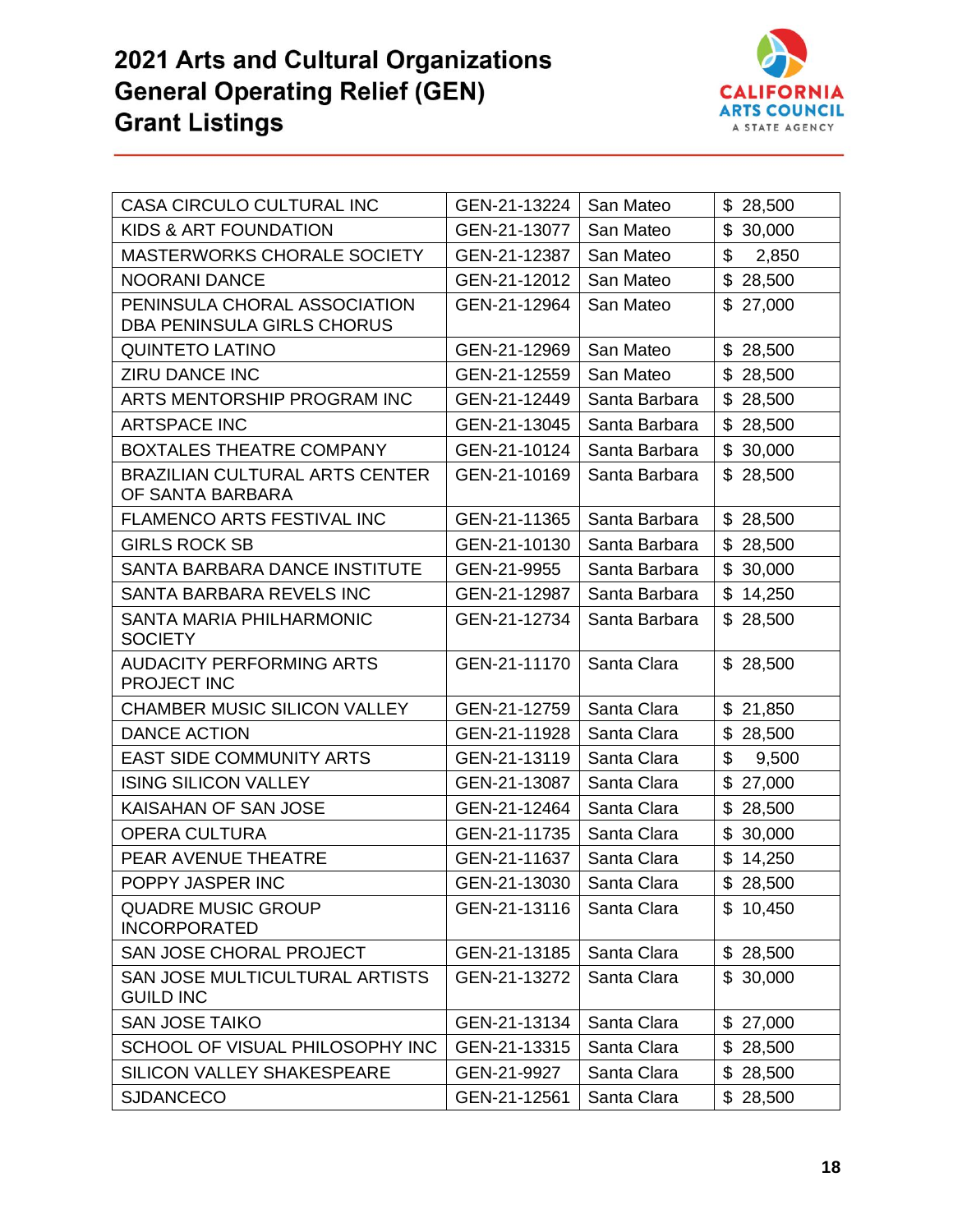

| SOUTH BAY MUSICAL THEATRE                                  | GEN-21-13176 | Santa Clara       | \$28,500                 |
|------------------------------------------------------------|--------------|-------------------|--------------------------|
| <b>STAR ARTS EDUCATION</b>                                 | GEN-21-13188 | Santa Clara       | \$14,250                 |
| <b>VIVACE YOUTH CHORUS OF SAN</b><br><b>JOSE</b>           | GEN-21-13165 | Santa Clara       | \$27,000                 |
| 418 PROJECT                                                | GEN-21-12983 | Santa Cruz        | \$30,000                 |
| <b>MOTION PACIFIC DANCE INC</b>                            | GEN-21-10269 | Santa Cruz        | \$<br>28,500             |
| <b>MOVESPEAKSPIN</b>                                       | GEN-21-13054 | Santa Cruz        | \$<br>5,000              |
| SANTA CRUZ ART LEAGUE INC                                  | GEN-21-12691 | Santa Cruz        | \$30,000                 |
| SANTA CRUZ COUNTY ACTORS<br>THEATRE INC                    | GEN-21-12455 | Santa Cruz        | \$19,000                 |
| SANTA CRUZ MOUNTAINS ART<br><b>CENTER</b>                  | GEN-21-11483 | Santa Cruz        | \$28,500                 |
| <b>SENDEROS</b>                                            | GEN-21-10424 | Santa Cruz        | \$30,000                 |
| <b>TANNERY WORLD DANCE &amp;</b><br><b>CULTURAL CENTER</b> | GEN-21-13202 | Santa Cruz        | \$30,000                 |
| <b>WATSONVILLE FILM FESTIVAL</b>                           | GEN-21-11873 | Santa Cruz        | \$30,000                 |
| <b>WEST CREATIVE PERFORMING ARTS</b>                       | GEN-21-12555 | Santa Cruz        | $\mathfrak{L}$<br>28,500 |
| <b>SHASTA COUNTY ARTS COUNCIL</b>                          | GEN-21-13124 | <b>Shasta</b>     | \$27,000                 |
| SIERRA COUNTY ARTS COUNCIL                                 | GEN-21-11230 | Sierra            | \$30,000                 |
| <b>BLACK BUTTE CENTER FOR</b><br>RAILROAD CULTURE          | GEN-21-12373 | Siskiyou          | \$<br>9,500              |
| SISKIYOU COUNTY ARTS COUNCIL                               | GEN-21-12282 | Siskiyou          | \$<br>5,087              |
| KNIGHTS OF INDULGENCE THEATRE<br><b>UNITED STATES</b>      | GEN-21-13233 | Sonoma            | \$25,000                 |
| PERFORMING ARTISTS COALITION<br><b>FOR THEATER</b>         | GEN-21-12930 | Sonoma            | \$23,750                 |
| PETALUMA ARTS COUNCIL                                      | GEN-21-12590 | Sonoma            | \$17,100                 |
| <b>RAIZES COLLECTIVE</b>                                   | GEN-21-13266 | Sonoma            | \$28,500                 |
| <b>BALLET FOLKLORICO ANAHUAC</b>                           | GEN-21-12129 | <b>Stanislaus</b> | \$28,500                 |
| JULINE FOUNDATION FOR CHILDREN                             | GEN-21-10496 | Stanislaus        | \$28,500                 |
| <b>MODESTO SOUND</b>                                       | GEN-21-12860 | <b>Stanislaus</b> | \$28,500                 |
| SHIRE COMMUNITY SPACE                                      | GEN-21-13195 | <b>Stanislaus</b> | \$10,000                 |
| <b>BELL ARTS FACTORY</b>                                   | GEN-21-12637 | Ventura           | \$30,000                 |
| <b>FOCUS ON THE MASTERS</b>                                | GEN-21-12994 | Ventura           | \$28,500                 |
| <b>LUCHA INC</b>                                           | GEN-21-10480 | Ventura           | \$15,675                 |
| <b>NEW WEST SYMPHONY</b><br><b>ASSOCIATION</b>             | GEN-21-12765 | Ventura           | \$27,000                 |
| <b>TOWNIES INC</b>                                         | GEN-21-13065 | Ventura           | \$28,500                 |